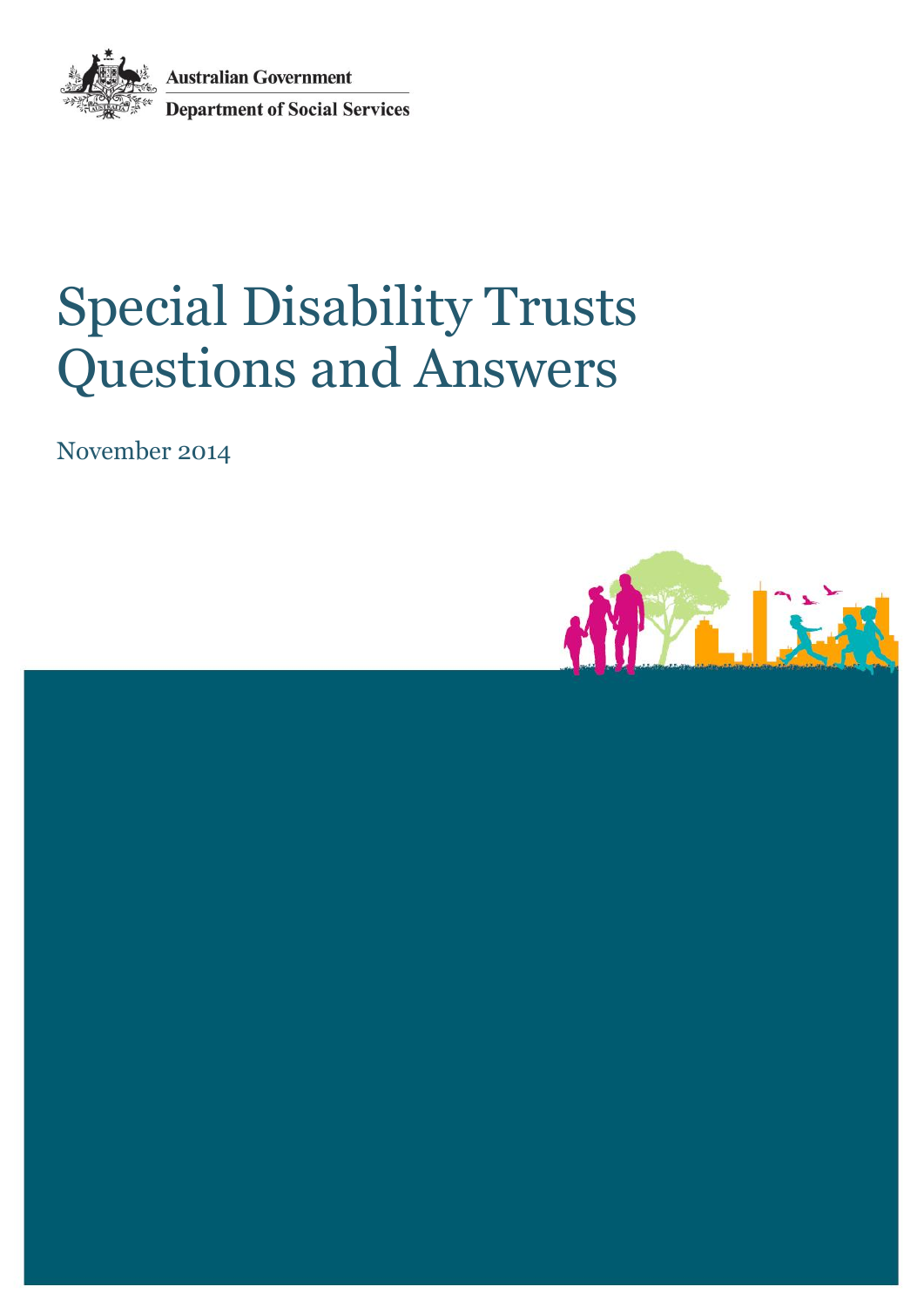# SPECIAL DISABILITY TRUSTS QUESTIONS & ANSWERS

#### **IMPORTANT DISCLAIMER**

Whether a Special Disability Trust is suitable for your purposes is a complex matter that involves the need to carefully consider your personal circumstances and those of the intended beneficiary. Those circumstances may change over time, as may other factors such as relevant laws, taxation treatment and relevant policies. You should always seek advice from qualified legal, taxation and other professional advisers before taking any action in respect to a Special Disability Trust and take into account both long term and short term considerations as applicable to your individual circumstances.

These Special Disability Trust Questions and Answers and all associated information (the 'Information') are intended to provide you with generic and high level information only. While we believe the Information is generally accurate, it is intended for general consideration only and not for decision making purposes. You should not rely on this information for any purpose. To the extent permitted by law the Commonwealth of Australia provides this information without any representation or warranty of any kind including, without limitation, in respect to accuracy, completeness or currency and will have no liability to you of any kind in respect to any use that you may make of the Information.

#### **1. About Special Disability Trusts**

- 1.1. What is a Special Disability Trust?
- 1.2. Who can establish a Special Disability Trust?
- 1.3. What are the main characteristics of a Special Disability Trust?
- 1.4. What are the social security benefits of a Special Disability Trust?
- 1.5. Will any trust qualify as a Special Disability Trust?
- 1.6. When does a Special Disability Trust end?
- 1.7. What changes have been made for Special Disability Trusts?
- 1.8. What is a related party?

#### **2. About the beneficiary of a Special Disability Trust**

- 2.1. Who can be the beneficiary?
- 2.2. When is the assessment of the beneficiary required?
- 2.3. How is a beneficiary for a Special Disability Trust assessed?
- 2.4. How many trusts can a beneficiary have?
- 2.5. How many beneficiaries can be included in each Special Disability Trust?
- 2.6. Can a beneficiary work?
- 2.7. Are there any restrictions for people with disability residing in gaol or psychiatric confinement?
- 2.8. Can the beneficiary gift to their Special Disability Trust?
- 2.9. Can the beneficiary reside permanently outside of Australia and still be an eligible beneficiary for a Special Disability Trust?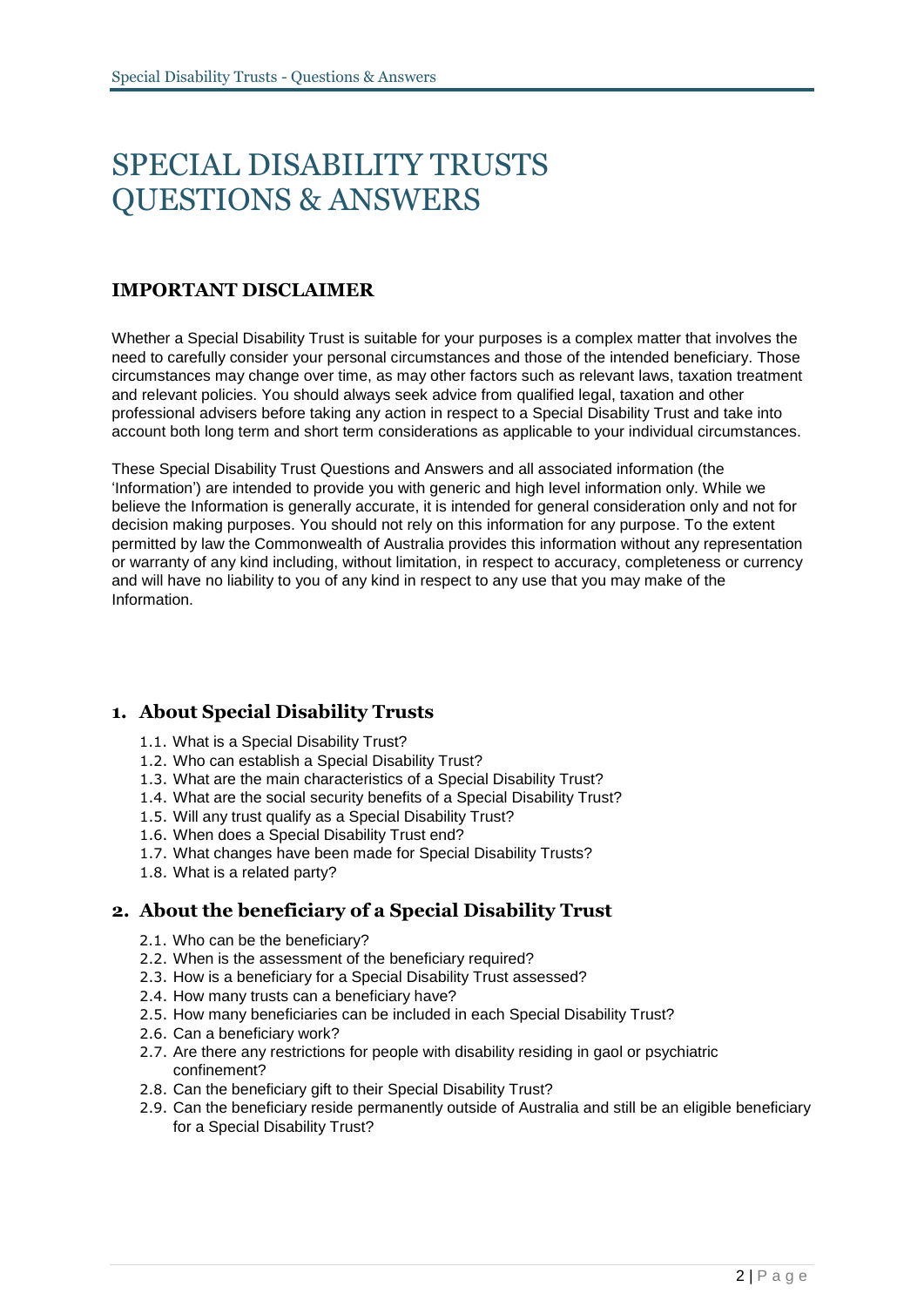#### **3. About the contributors and contributions to a Special Disability Trust**

- 3.1. Who can gift to a Special Disability Trust?
- 3.2. Who can receive the gifting concessions for a Special Disability Trust?
- 3.3. Who is an immediate family member?
- 3.4. Can any amount of money or assets be contributed to a Special Disability Trust?
- 3.5. How much gifting concession can the trust receive?

#### **4. About the trustee(s) of a Special Disability Trust**

- 4.1. Who can be a trustee?
- 4.2. How many trustees are required?
- 4.3. What are the trustee's responsibilities?
- 4.4. How is the trustee(s) changed?

#### **5. About the Trust Deed of a Special Disability Trust**

- 5.1. When can the trust deed be drafted?
- 5.2. What are the requirements for the trust deed?
- 5.3. Does a Model Trust Deed (or parts of it) need to be inserted into a Will?
- 5.4. What happens if a 'beneficiary assessment' is not done before the trust deed is prepared?
- 5.5. Can a trust be set up in a Will?
- 5.6. Where a testamentary trust is being established (with the intention that it be a Special Disability Trust), does the beneficiary assessment need to take place before or on the creation of the trust?
- 5.7. Do I have to change the model trust deed if it was created before 1 July 2011 to reflect the 1 January 2011 social security measures?
- 5.8. What happens if I do not change the model trust deed that was created before 1 July 2011?
- 5.9. How is the trust deed changed?
- 5.10. Five common errors with a Special Disability Trust Deed.

#### **6. About the Income and Assets of a Special Disability Trust**

- 6.1. What value of assets can be held in the trust?
- 6.2. How is the trust assessed under the Social Security or Veterans' Entitlements Acts means test?
- 6.3. How will the trust's assets and income affect the beneficiary's Social Security payment?
- 6.4. What are the taxation requirements of a Special Disability Trust?
- 6.5. How is a Special Disability Trust's and/or an individual beneficiary's tax return completed?
- 6.6. What happens if the trust fails to lodge a tax return?
- 6.7. Is there any other tax relief for Special Disability Trust?

#### **7. About the expenditure of funds in a Special Disability Trust**

- 7.1. What can the trust's income and capital be used for?
- 7.2. Can a special beneficiary's medical needs be met by the trust?
- 7.3. What are reasonable care needs?
- 7.4. What are reasonable accommodation needs?
- 7.5. What else can the trust pay for?
- 7.6. Can the trust pay for care provided by an immediate family member?
- 7.7. Can a third party benefit from Special Disability Trust expenditure?
- 7.8. What are the rules for related parties and the use of Special Disability Trust funds?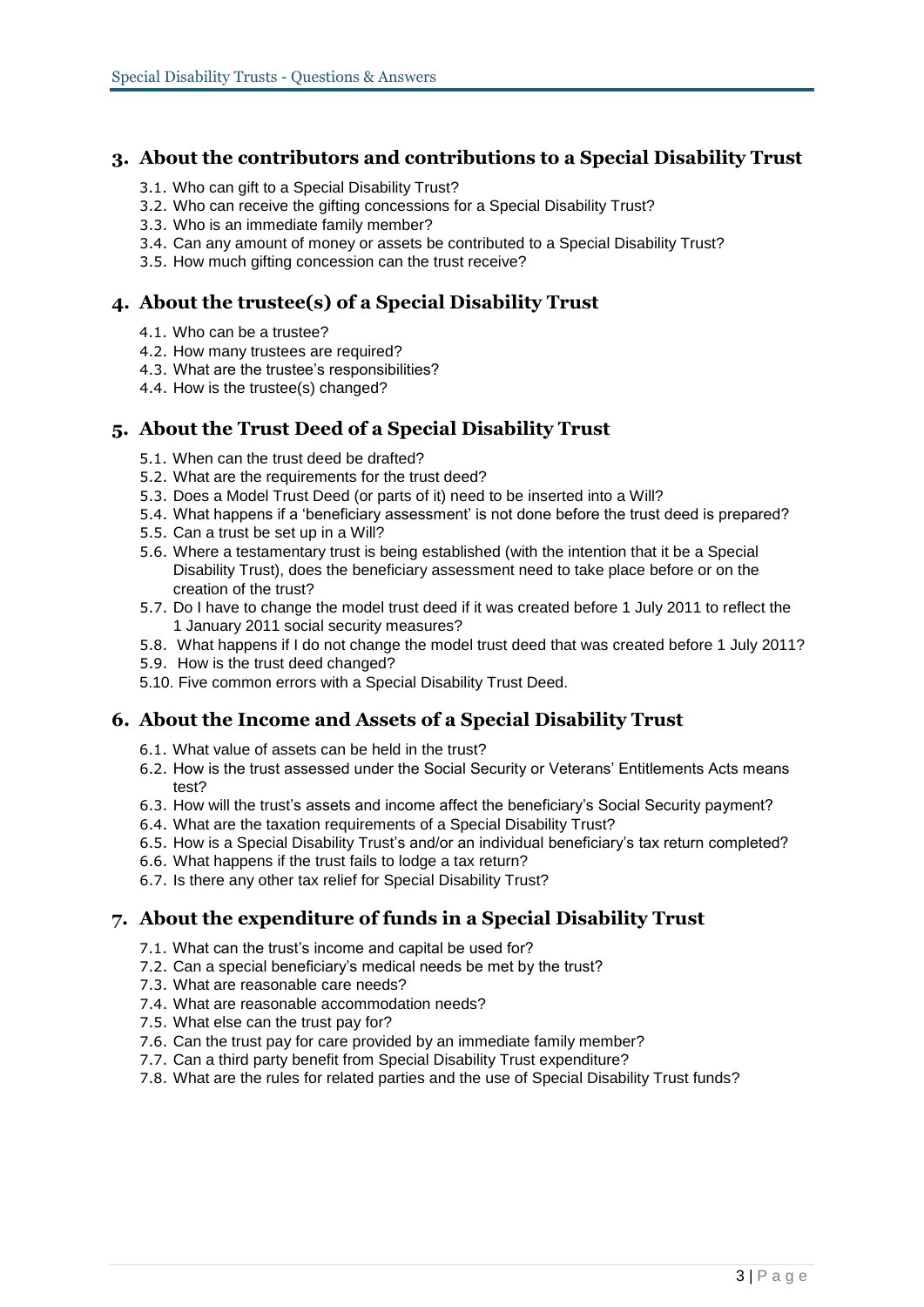#### **8. About reviews and compliance checks for a Special Disability Trust**

- 8.1. When is a Special Disability Trust reviewed?
- 8.2. What needs to be provided for each review?
- 8.3. What happens if the required documents are not available by the due date?
- 8.4. Who can prepare the financial reports?
- 8.5. When is an audit of a Special Disability Trust required?
- 8.6. Who can request an audit of a Special Disability Trust?
- 8.7. What happens if the trust, trustee or trust deed is found to be non-compliant with the Special Disability Trust requirements?

#### **9. About ending a Special Disability Trust**

- 9.1. What happens when the beneficiary dies?
- 9.2. Are there any implications under the gifting rules when the beneficiary dies?

#### **10. About finding out more regarding a Special Disability Trust**

10.1.Where can I get further information about Special Disability Trusts?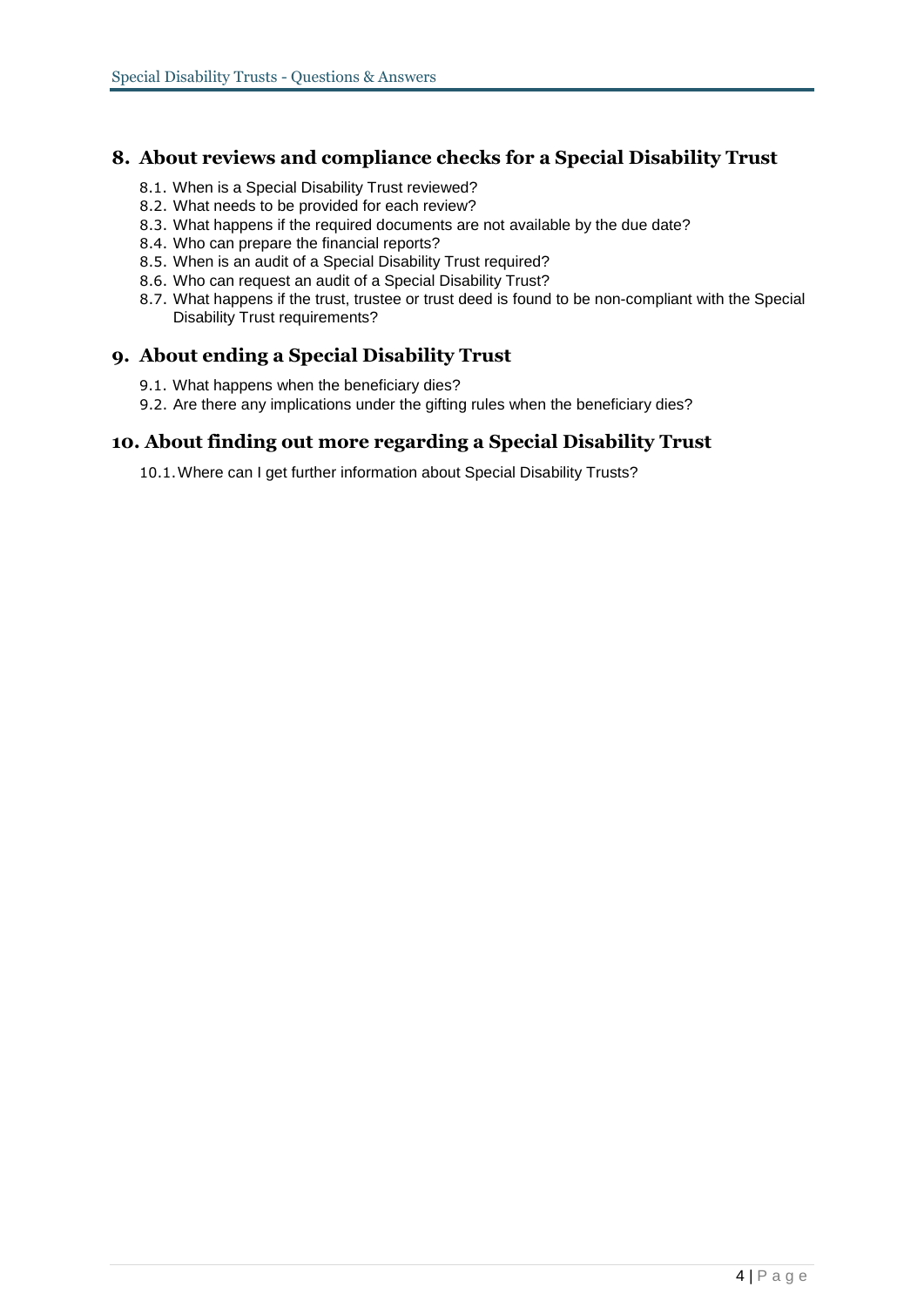# 1. About Special Disability Trusts

#### **1.1 What is a Special Disability Trust?**

A Special Disability Trust is a trust established primarily for succession planning by parents and immediate family members for the current and future care and accommodation needs of a person with a severe disability or medical condition.

The general approach is that the trust can pay for any care, accommodation, medical costs and other needs of the beneficiary during their lifetime.

We recommend that you consult with a financial advisor and/or a solicitor for advice before establishing a Special Disability Trust.

**Note:** 'Special' refers to the social security and tax treatment of the trust and is not a reference to the beneficiary's disability.

#### **1.2 Who can establish a Special Disability Trust?**

Anyone can establish a trust for an eligible severely disabled beneficiary.

**Note:** It is important that, before a Special Disability Trust is established, the prospective trust beneficiary be assessed as severely disabled under the legislation for this type of trust.

In general, there are four main roles in establishing a trust:

1. **The settlor:** The settlor is the person or company who, with the trustee(s), establish the trust by contributing an initial amount (typically \$10 is the settled sum) and executing a trust deed. After the trust is set up, assets or cash to purchase assets can then be transferred into the trust.

The settlor will often be an accountant, solicitor or a distant family member, who will not have an ongoing role in the operation of the trust. A settlor **cannot** be a beneficiary, contributor or trustee of the trust.

The intention of this provision is to prevent the person who formally sets up the trust from still being seen as the owner of the trust assets and income for tax purposes. To ensure this, the settlor has nothing further to do with the trust.

2. **The appointor:** An appointor can be any person or corporation who is not the beneficiary or Settlor. The appointor usually indirectly controls the trust and hires (and can dismiss) the trustee(s). An appointor is not responsible for the day-to-day operation of the trust.

The trust deed should provide for the future control of the trust after the appointor dies.

3. **The trustee:** The trustee manages the day to day activities of the trust, conducting business on behalf of the trust, including making investment decisions aimed at increasing the value of the assets.

Trustees, among other things, must be fully acquainted with the terms of the trust and their responsibilities, know what the assets and liabilities of the trust are, keep proper accounts and prepare tax returns.

4. **The beneficiary:** The beneficiary is the person who benefits under the trust. They have no right or claim to any of the trust property until it is vested in them under the terms of the trust. This means that they receive what the Trustee(s) determine is applicable under the trust deed.

#### **1.3 What are the main characteristics of a Special Disability Trust?**

A Special Disability Trust must meet the following requirements:

- have only one beneficiary (that is the person for whom the trust is established),
- the beneficiary must meet all eligibility criteria. See Question 2.1 Who can be the beneficiary?
- the primary purpose must be to provide only for the accommodation and care needs of the beneficiary,
- have a trust deed that contains the clauses as set out in the [Model Trust Deed,](http://www.dss.gov.au/our-responsibilities/disability-and-carers/publications-articles/model-trust-deed-for-special-disability-trusts)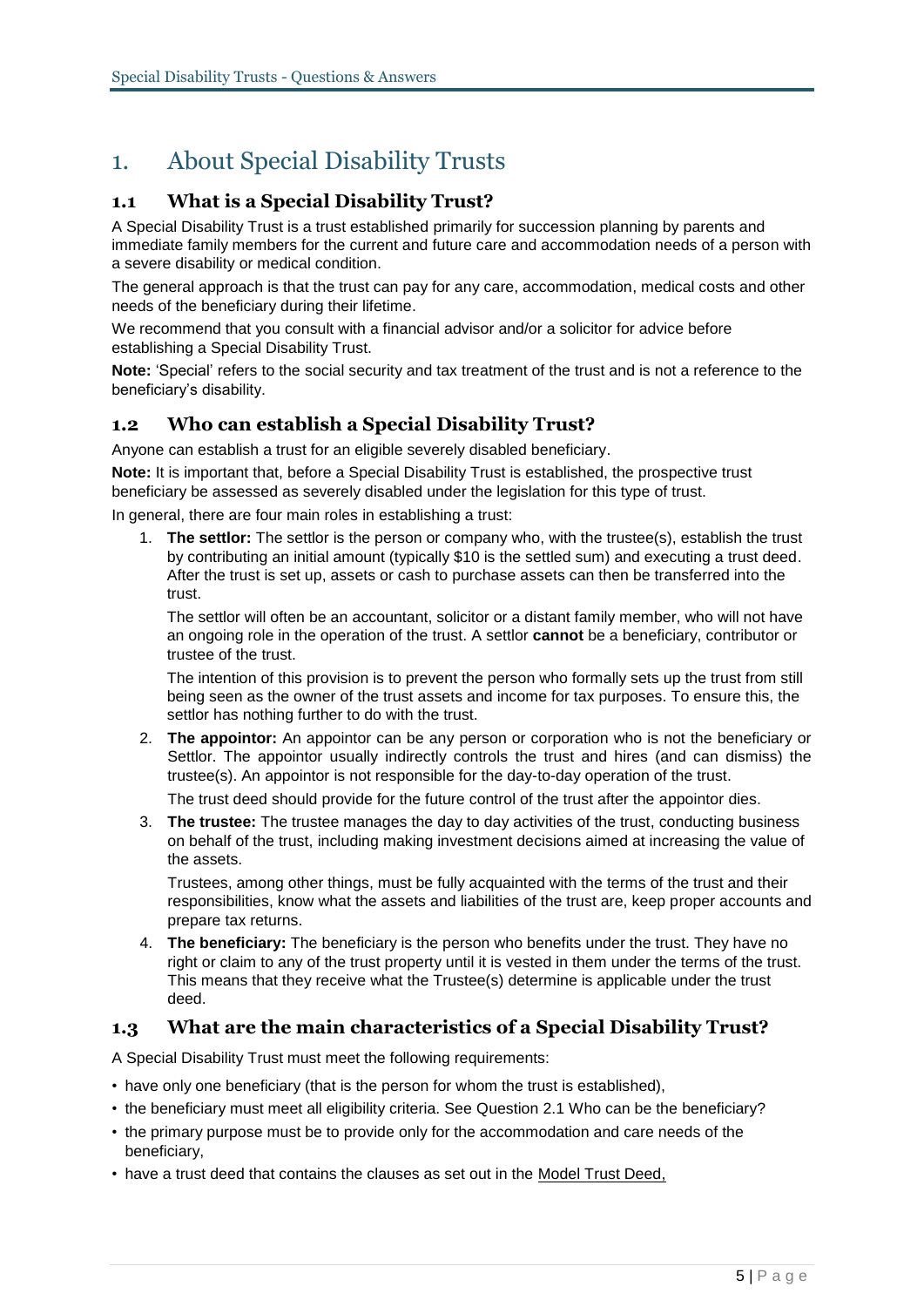- have an independent trustee, or alternatively have more than one trustee,
- comply with the investment restrictions,
- provide annual financial statements, and
- conduct independent audits when required.

#### **1.4 What are the social security benefits of a Special Disability Trust?**

A gifting concession is available of up to \$500,000 combined (total amount in trust that has received gifting concession) by one or more eligible family members of the beneficiary.

An assets test assessment exemption of up to \$626,000 (as at 1 July 2014 indexed annually) is available for the beneficiary.

All trust income is excluded from the income test assessment for the beneficiary.

#### **1.5 Will any trust qualify as a Special Disability Trust?**

No. A trust will not be a Special Disability Trust unless the legislative requirements are met. For example, a trust deed must include the compulsory clauses of the [Model Trust Deed.](http://www.dss.gov.au/our-responsibilities/disability-and-carers/publications-articles/model-trust-deed-for-special-disability-trusts) These are provisions that cannot be watered down if the trust is to qualify as a Special Disability Trust. However, a Special Disability Trust can have its own individual provisions, so long as they are consistent with the specified requirements.

#### **1.6 When does a Special Disability Trust end?**

The trust will end on the earlier of:

- a) the death of the beneficiary,
- b) if/when the assets are fully expended on the beneficiary, or
- c) any earlier date as required by law ('the end date').

#### **1.7 What changes have been made for Special Disability Trusts?**

In response to the Senate Standing Committee on Community Affairs report, *Building trust: Supporting families through Disability Trusts,* the Government announced several measures in the 2009/10, 2010/11 and 2011/12 Budgets to make further allowances for immediate family members to contribute into a Special Disability Trust for the benefit of a family member with severe disability. Social security changes from 1 January 2011:

• a beneficiary of a Special Disability Trust can work up to seven hours a week at or above the relevant minimum wage,

- a trust may pay for the beneficiary's medical expenses, including private health fund membership costs, and maintenance of trust property, and
- trust funds may be spent on discretionary items for the beneficiary, not related to the care and accommodation needs of the beneficiary of the trust, as long as the expense complies with legislative requirements. Please refer to Question 7.1 What can the Special Disability Trust's income and capital be used for?

**Note:** Trust deeds created before 1 July 2011 need to be changed to reflect the 1 January 2011 social security measures to ensure the Special Disability Trust remains compliant. Please refer to Question 5.7 Do I have to change the Special Disability Trust deed if it was created before 1 July 2011 to reflect the 1 January 2011 social security measures?

Taxation changes from 1 July 2006:

- allow capital gains tax exemption for any asset donated into a Special Disability Trust,
- allow capital gains tax main residence exemption for Special Disability Trusts,
- allow capital gains tax exemption for the recipient of the beneficiary's main residence, if disposed of within two years of the beneficiary's death, and
- ensure equivalent taxation treatment amongst Special Disability Trusts established under different Acts.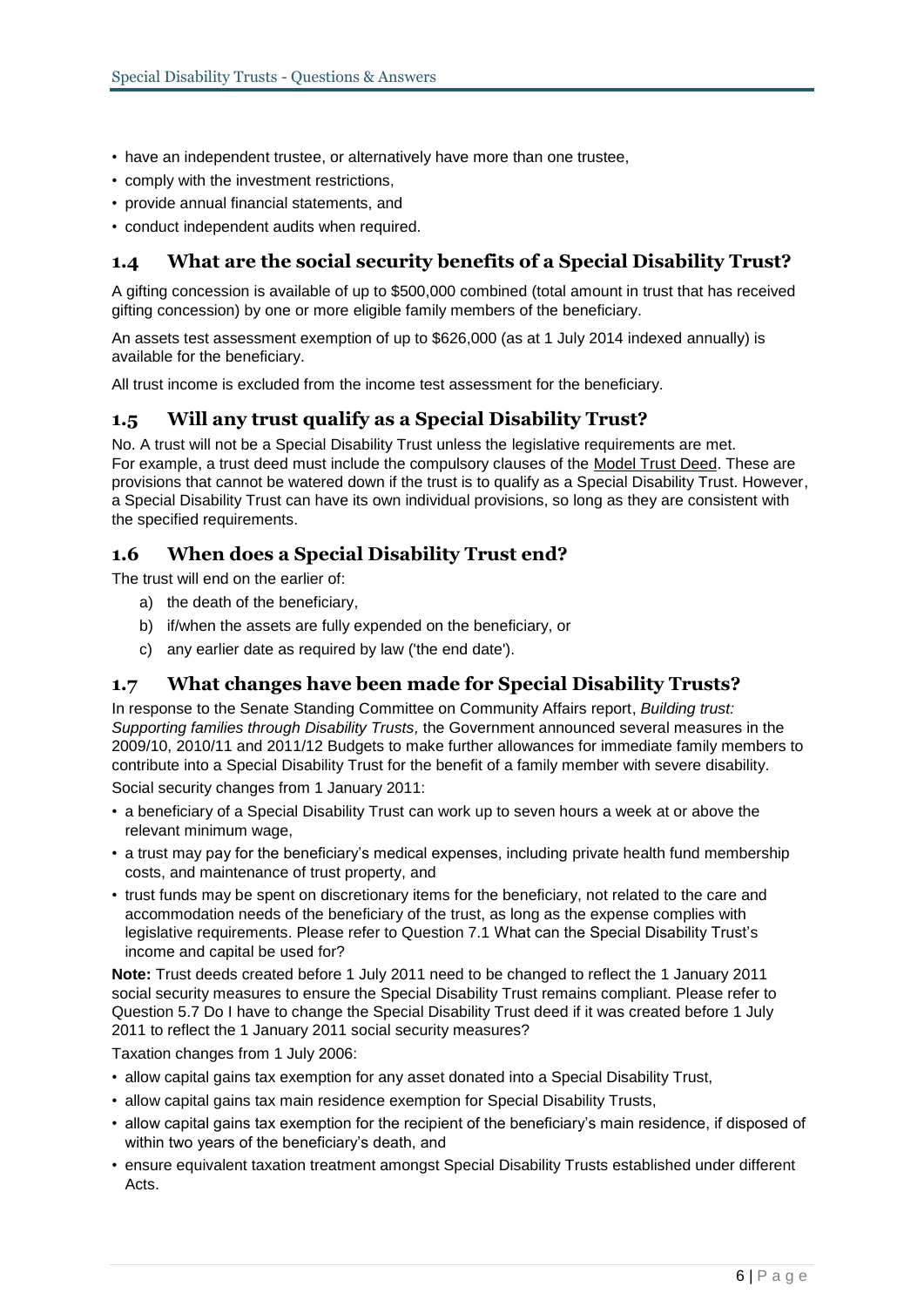Taxation changes from 1 July 2008:

• unexpended income of a Special Disability Trust is taxed at the beneficiary's personal income tax rate, rather than the highest marginal tax rate.

#### **1.8 What is a related party?**

A related party for the purposes of a Special Disability Trust is any of the following:

- the settlor;
- the trustee other than a professional trustee for the purposes of paragraph 5.1(a)(iii) of the Model Trust Deed;
- a donor to the trust;
- the principal beneficiary;
- the appointor;
- an immediate family member of the principal beneficiary;
- a parent or sibling of any of the people listed above;
- a partner of any of the people listed above; and
- an entity of which any of the people listed above is a director, shareholder, trustee, or holds the power to appoint a director or trustee, except for entities which are publicly listed companies.

# 2. About the beneficiary of a Special Disability Trust

#### **2.1 Who can be the beneficiary?**

To be eligible to be a beneficiary, the disabled person must meet the definition of severe disability under section 1209M of the *Social Security Act 1991*:

**(**a) a person who has reached 16 years of age:

- whose level of impairment would qualify the person for Disability Support Pension or who is already receiving a Department of Veterans' Affairs Invalidity Service Pension or Department of Veterans' Affairs Invalidity Income Support Supplement, and
- who has a disability that would, if the person had a sole carer, qualify the carer for Carer Payment or Carer Allowance, or
- who is living in an institution, hostel or group home in which care is provided for people with disabilities and for which funding is provided under an agreement between the Commonwealth, the states and the territories, and
- who has a disability as a result of which he or she is not working and/or who has no likelihood of working for more than seven hours per week at or above the relevant minimum wage.

or

**(b)** a person under 16 years of age who is a profoundly disabled child as defined in *S*ocial *S*ecurity *Act* 1991 *section 197(1)* who was a beneficiary immediately before 1 July 2009,

or

**(c)** a child under 16 years of age:

- who is a person with a severe disability or a severe medical condition, and
- another person (the carer) has been given a qualifying rating of intense under the Disability Care Load Assessment (Child) Determination for caring for the child under 16 years of age**,** and
- a treating health professional has certified in writing that, because of that disability or condition:
	- the child will need personal care for 6 months or more, and
	- the child care is required to be provided by a specified number of persons,

and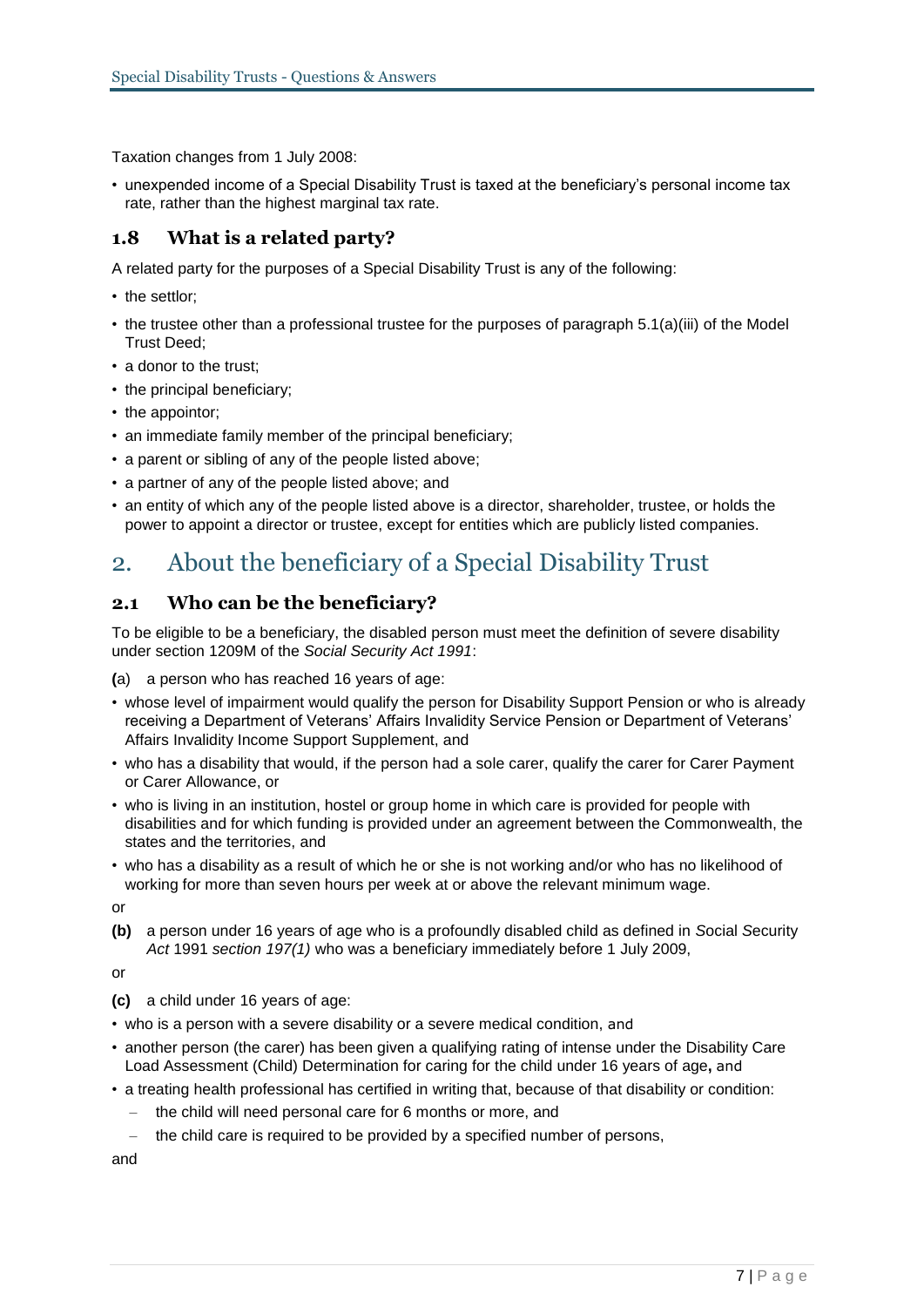• the carer has certified in writing that the beneficiary will require the same care, or an increased level of care, to be provided to him or her in the future.

#### **2.2 When is the assessment of the beneficiary required?**

The Department of Human Services suggests that the assessment of the beneficiary take place before the preparation of the trust deed to ensure that the person with a disability is assessed as being eligible for a Special Disability Trust.

If a beneficiary assessment is not done and the trust deed is prepared, when it comes time for the trust deed to be implemented there is a risk that the person with a disability may be assessed as **not**  being an eligible beneficiary for a Special Disability Trust. If this occurs, the trust will be assessed under normal trust rules and neither the beneficiary nor the contributor will benefit from the means test concessions that are applied to Special Disability Trusts.

#### **2.3 How is a beneficiary for a Special Disability Trust assessed?**

The Department of Human Services' Special Disability Trust team will assess the beneficiary against the legislated criteria for medical impairment, care needs and work capacity.

In many cases, the Department of Human Services has most, if not all of the information already available. Where the information is not available, evidence needs to be supplied by the beneficiary's medical practitioner or the Department of Human Services will arrange for a work capacity assessment. This assessment is carried out by the Department of Human Services and there is no cost or obligation to proceed at any stage.

People who are interested in setting up a Special Disability Trust should first contact the Department of Human Services' Special Disability Trust team. An assessment officer will explain what a Special Disability Trust is and how it works, the process that needs to be followed and the information to be provided so that the beneficiary assessment can be completed. If requested they will also send an information package containing the following:

- *[Planning for the Future: People with disability](http://www.dss.gov.au/our-responsibilities/disability-and-carers/publications-articles/general/planning-for-the-future-people-with-disability-booklet)* booklet, and
- *[Special Disability Trusts: Getting things sorted](http://www.dss.gov.au/our-responsibilities/disability-and-carers/publications-articles/special-disability-trusts-getting-things-sorted)* booklet.

Relevant Department of Human Services' forms will be sent out for completion, as required.

**Note:** The Department of Human Services is unable to recommend any specific solicitors or financial advisers to you to consult about Special Disability Trusts.

Anyone, you as the Department of Human Services customer, your nominee or financial adviser or solicitor on your behalf, can call the Special Disability Trust team on **1800 734 750** to discuss these matters further.

#### **2.4 How many trusts can a beneficiary have?**

Each beneficiary can only have one Special Disability Trust established on their behalf. The beneficiary can have other types of trusts in addition to the Special Disability Trust but any further trusts will not qualify for the generous Special Disability Trust asset and gifting concessions.

#### **2.5 How many beneficiaries can be included in each Special Disability Trust?**

Each Special Disability Trust can only have one beneficiary.

#### **2.6 Can a beneficiary work?**

From 1 January 2011, a beneficiary can work up to seven hours a week at or above the minimum relevant wage in open employment and still qualify for a Special Disability Trust.

Where a person is working for wages in accordance with the Supported Wage System (SWS) administered by the Commonwealth, there is no limit on the number of hours.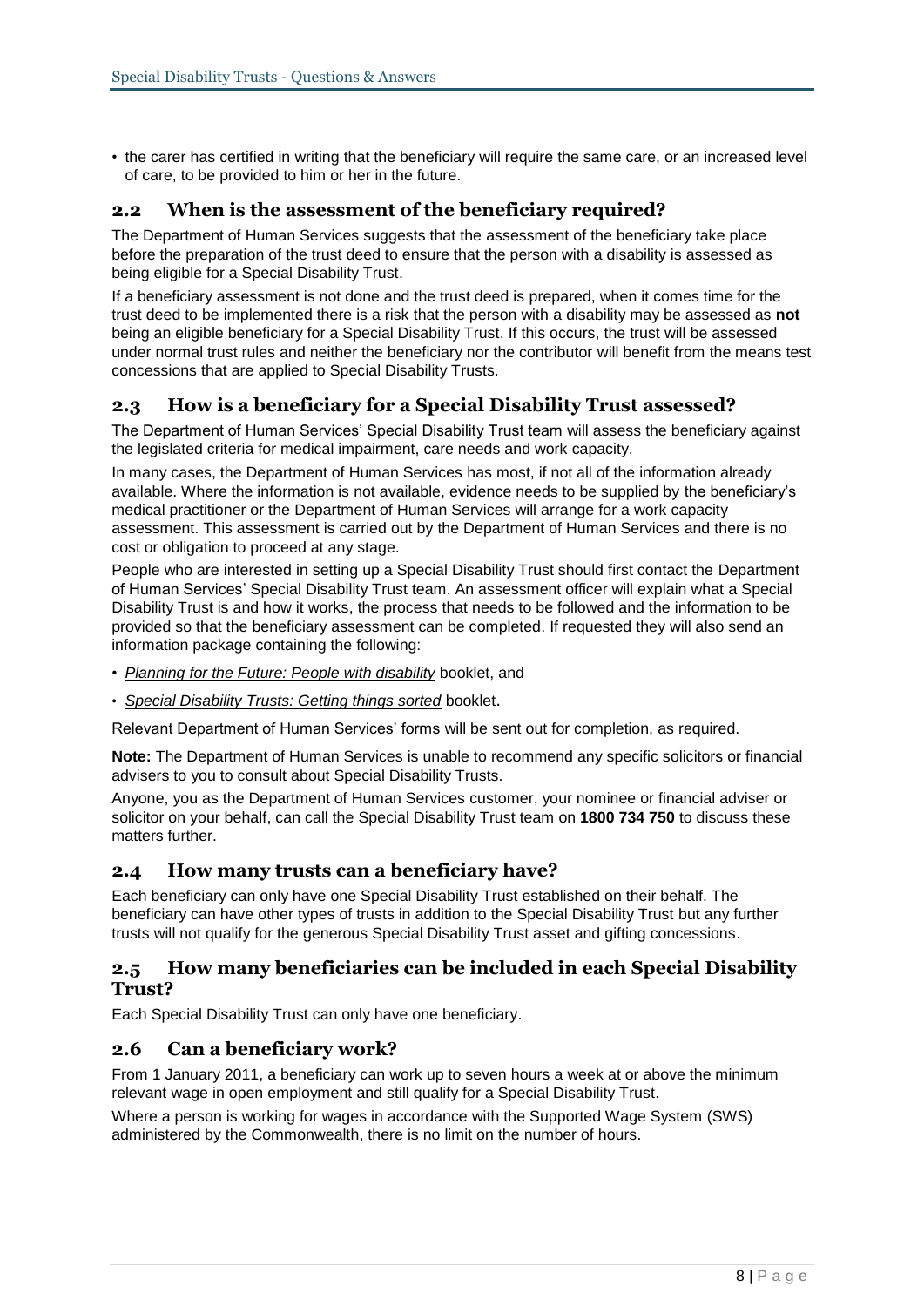#### **2.7 Are there any restrictions for people with disability residing in gaol or psychiatric confinement?**

There are no restrictions for people with disability who are in gaol or psychiatric confinement having a Special Disability Trust established for them where they meet the eligibility criteria.

#### **2.8 Can the beneficiary gift to their Special Disability Trust?**

There are restrictions on what a beneficiary or their partner can gift to their Special Disability Trust. Two types of assets cannot be contributed to the trust:

• any asset transferred to the trust by the beneficiary or their partner unless:

- the asset is all or part of a bequest, or a superannuation death benefit, and
- the bequest or superannuation benefit was received not more than three years before the transfer
- any compensation received by or on behalf of the beneficiary.

These rules are intended to preserve the existing treatment of compensation payment and prevent the person with severe disability from putting their own property into a Special Disability Trust in order to qualify for income support, rather than using it directly for their own support.

#### **2.9 Can the beneficiary reside permanently outside of Australia and still be an eligible beneficiary for a Special Disability Trust?**

A beneficiary is not able to reside permanently outside of Australia. One of the purposes of a Special Disability Trust is to pay for the reasonable care needs for the beneficiary and those needs must be met in Australia. However, a beneficiary is able to travel overseas on a temporary basis.

## 3. About the contributors and contributions to a Special Disability Trust

#### **3.1 Who can gift to a Special Disability Trust?**

Anyone can gift to a Special Disability Trust except the beneficiary (ie the person with disability), their partner (if any) and the settlor. Contributions by the beneficiary (and their partner) will be allowed only if it has been received by a bequest or superannuation death benefit and is within three years of receipt of the bequest or superannuation death benefit.

Before a person contributes to a Special Disability Trust, they should carefully consider the effect it may have on their financial security, including checking the effect on any social security entitlements.

Any gift to the trust must be unconditional and made without expectation of receiving any payment or benefit in return.

For more information, see [Gifting](http://www.humanservices.gov.au/customer/enablers/assets/gifting) on the Department of Human Services website.

#### **3.2 Who can receive the gifting concessions for a Special Disability Trust?**

Immediate family members of the beneficiary who are at, or over, age or service pension age and are receiving a pension (for example Age Pension, Carer Payment) may be eligible for the gifting concession.

Immediate family members who are within five years of Age Pension age or over age service pension age and are not on a pension may still contribute to a Special Disability Trust and take advantage of the gifting concession later when reaching qualifying age, provided the gifting concession has not been fully used.

Where there is more than one contributor to the trust, the combined concession first applies to those eligible family members who are receiving a pension after age or service pension age.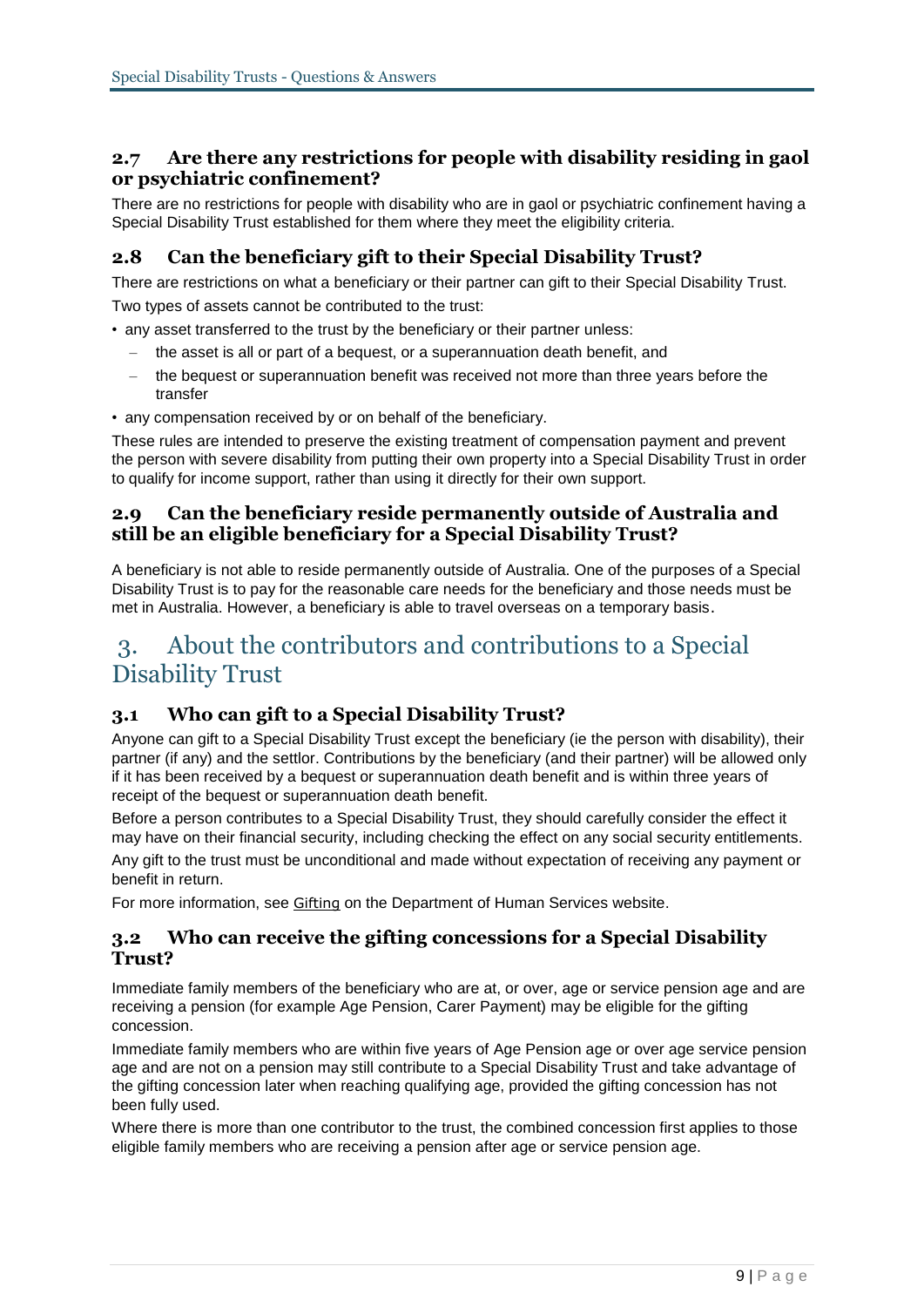#### **3.3 Who is an immediate family member?**

An immediate family member includes:

- natural parents,
- legal guardians (as defined),
- adoptive parents,
- step parents,
- grandparents, and
- siblings (as defined).

**Note:** the term 'legal guardian' includes a person who is, or was, the legal guardian of the person with a severe disability while that person was under 18 years of age.

**Note:** siblings means brother, sister, half-brother, half-sister, adoptive brother, adoptive sister, step-brother or step-sister.

#### **3.4 Can any amount of money or assets be contributed to a Special Disability Trust?**

Assets to any value can be contributed or gifted to the trust at any time. However, the rate of the contributor's pension and/or allowance may be affected if they gift assets worth more than the allowable concessional amount and/or if they do not meet the required eligibility criteria.

Gifts affect a pension or allowance because they directly or indirectly reduce the assets available for personal use. The Department of Human Services needs to be notified about any gifts or transfers within 14 days of when they have occurred.

Any gift or number of gifts whose total value is greater than the allowable concessional amount will be assessed under normal gifting rules. See [Gifting](http://www.humanservices.gov.au/customer/enablers/assets/gifting) on the Department of Human Services website.

#### **3.5 How much gifting concession can the trust receive?**

The gifting concession applies to gifts up to \$500,000 per trust.

This concessional amount can only be used once. For example, if an eligible contributor gifts to a Special Disability Trust and receives a concession, then dies, their concession amount cannot be accessed by any other immediate family member. Or, if an eligible contributor is of Age Pension age or receiving a pension and gifts \$400,000 and receives the gifting concession, then another eligible contributor who receives a pension or reaches Age Pension age gifts \$200,000 they can only receive \$100,000 as a gifting concession. When the gifting concession has been fully used, any additional contributions by immediate family members will be assessed under the normal gifting rules. See [Gifting](http://www.humanservices.gov.au/customer/enablers/assets/gifting) on the Department of Human Services website.

# 4. About the trustee(s) of a Special Disability Trust

#### **4.1 Who can be a trustee?**

Anyone, except the beneficiary or settlor, can be a trustee as long as they meet the legislative requirements. A trustee can either be an individual or a corporation, which includes accountants, solicitors, corporate trustees and state trustees.

An individual, or a director of a trustee corporation, must:

- be an Australian resident,
- not have been disqualified at any time from managing corporations under the *Corporations Act 2001*,
- have not been convicted of an offence of dishonest conduct against a law of the Commonwealth, state, territory or foreign country, and
- have not been convicted of an offence under the *Social Security Act 1991* or the *Social Security (Administration) Act 1999* or the *Veterans' Entitlement Act 1986*.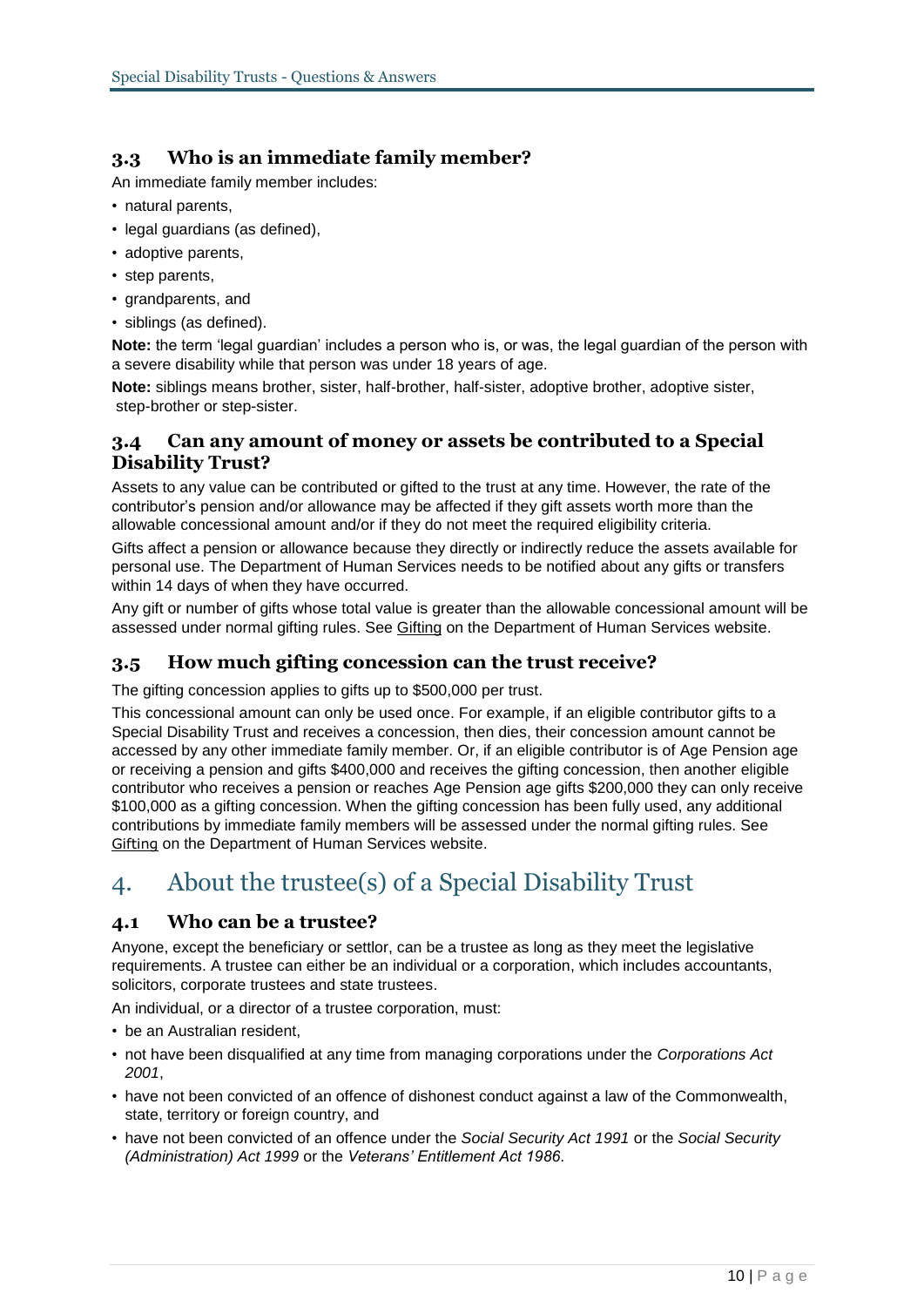#### **4.2 How many trustees are required?**

Where there is an 'arm's length' professional trustee, only one trustee is required. Otherwise, at least two trustees are necessary, to help ensure the beneficiary's interests are protected.

**Note:** A professional trustee is either a trustee corporation or an Australian legal practitioner within the meaning of the *Legal Profession Act 2004* or its legislative equivalent in other Australian states or territories.

#### **4.3 What are the trustee's responsibilities?**

The trustee's responsibility is to act in the best interests of the beneficiary in accordance with the terms of the trust, through provisions in the trust deed or will.

In brief, the duties of the trustee are:

- to implement the trust in accordance with its terms,
- to consider whether to spend trust money or otherwise use the trust property for the benefit of the beneficiary, with reasonable regularity,
- to invest trust property prudently and in accordance with the directions contained in the trust,
- to avoid unnecessary expense or waste of trust property,
- to take professional advice (legal, financial, accounting, medical or other advice) if required (at the expense of the trust),
- to keep accounts of assets and liabilities and income and expenditure and be ready to account to the beneficiary if required, and
- if the trust is relevant to the income support entitlements of the beneficiary, to provide information to the Department of Human Services or the Department of Veterans' Affairs as required.

Trustees have the right to have their reasonable trust-related expenses paid from the trust.

There is a legal obligation on the trustee to look after the trust property, and invest it and use it wisely and carefully for the benefit of the beneficiary.

The trustee must:

- keep or cause to be kept proper accounts in respect of all receipts and payments on account of the trust fund and all dealings connected with the trust fund, and
- prepare or cause to be prepared written financial statements showing the financial position of the trust at the end of that accounting period.

The trustee must provide the financial statements of the trust and action audits when/if requested. Further information is available at *[Special Disability Trusts: getting things sorted](http://www.dss.gov.au/our-responsibilities/disability-and-carers/publications-articles/special-disability-trusts-getting-things-sorted)*.

#### **4.4 How is the trustee(s) changed?**

A trustee may resign their office by notice in writing given to the other trustee(s) and the appointor (if any). The resignation shall take effect upon this notice being given.

The appointor has the authority to make changes to trustee(s). The appointor may at any time by writing:

- remove any trustee (other than a trustee appointed by the court) from office,
- appoint a new or additional Trustee, or
- appoint a replacement trustee for any trustee who resigns as trustee or ceases to be trustee under any provision of these terms or trust law.

The appointor can also provide the means to resolve any deadlocks or conflict that exists between the trustees, avoiding the need for court proceedings.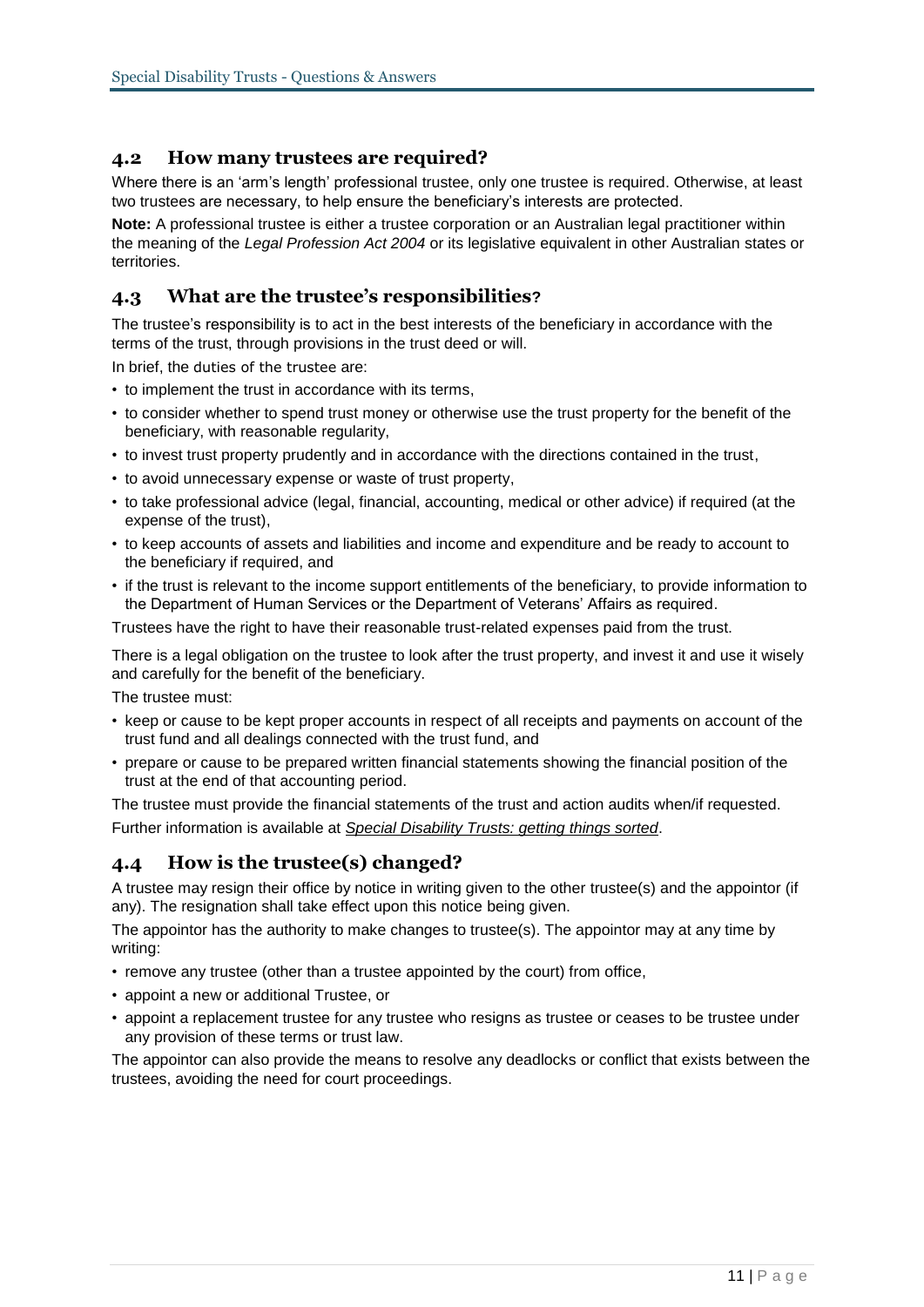# 5. About the Trust Deed of a Special Disability Trust

#### **5.1 When can the trust deed be drafted?**

The trust deed can be prepared at any time. However, it is recommended that the beneficiary assessment is undertaken before preparation of the deed to ensure that the person with disability is eligible for a Special Disability Trust.

If there is no eligible beneficiary for this type of trust, the trust will exist under normal private trust rules where the contributor and beneficiary means test concessions will **not** apply.

#### **5.2 What are the requirements for the trust deed?**

The trust deed must comply with a range of conditions and include compulsory clauses found in the [Model Trust Deed.](http://www.dss.gov.au/our-responsibilities/disability-and-carers/publications-articles/model-trust-deed-for-special-disability-trusts) The Model Trust Deed contains both compulsory clauses needed to satisfy requirements for accessing the social security concessions and non-compulsory clauses that provide options for the person with severe disability and their family.

This deed can:

- 1. stand alone as a trust deed, or
- 2. be attached to a will, or
- 3. with some modifications, it can be included in a will.

It is not necessary to adopt this trust deed in its precise terms. Non-compulsory provisions can be varied. This will not create problems on application if the essential features are retained.

All compulsory provisions must be included in the trust deed to gain the concessions.

#### **5.3 Does the Model Trust Deed (or parts of it) need to be inserted into a will?**

There is no necessity for the terms of the trust deed to be recited in the will itself. For a Special Disability Trust to be established as part of an individual's will, two essential elements are required:

- 1. As a minimum, the will must provide the trustee with the power to create a Special Disability Trust that complies with current legislative requirements, on behalf of a specified individual. Alternatively, the full text of the Special Disability Trust can be either attached to, or included in the will. However, if full text is inserted into the will and there are legislative changes to Special Disability Trusts, the legislative changes will need to be reflected in the will for a Special Disability Trust to be created/compliant.
- 2. The will should clearly outline what assets are to go into the Special Disability Trust when it is created.

To ensure that the Special Disability Trust complies with current legislative requirements, individuals can check the terms of their trust against the compulsory provisions of the [Model Trust Deed](http://www.dss.gov.au/our-responsibilities/disability-and-carers/publications-articles/model-trust-deed-for-special-disability-trusts).

#### **5.4 What happens if a 'beneficiary assessment' is not done before the trust deed is prepared?**

If a beneficiary assessment is not done and the trust deed is prepared, when it comes time for the trust deed to be implemented there is a risk that the person with disability may be assessed as *not* being an eligible beneficiary for a Special Disability Trust.

This means a Special Disability Trust will not be established. If this occurs, neither the beneficiary nor contributor(s) will benefit from the means test and gifting concessions.

#### **5.5 Can a trust be set up in a will?**

Yes, a Special Disability Trust can be a testamentary trust established through a will (that is, it does not come into effect until after the death of the person making the will).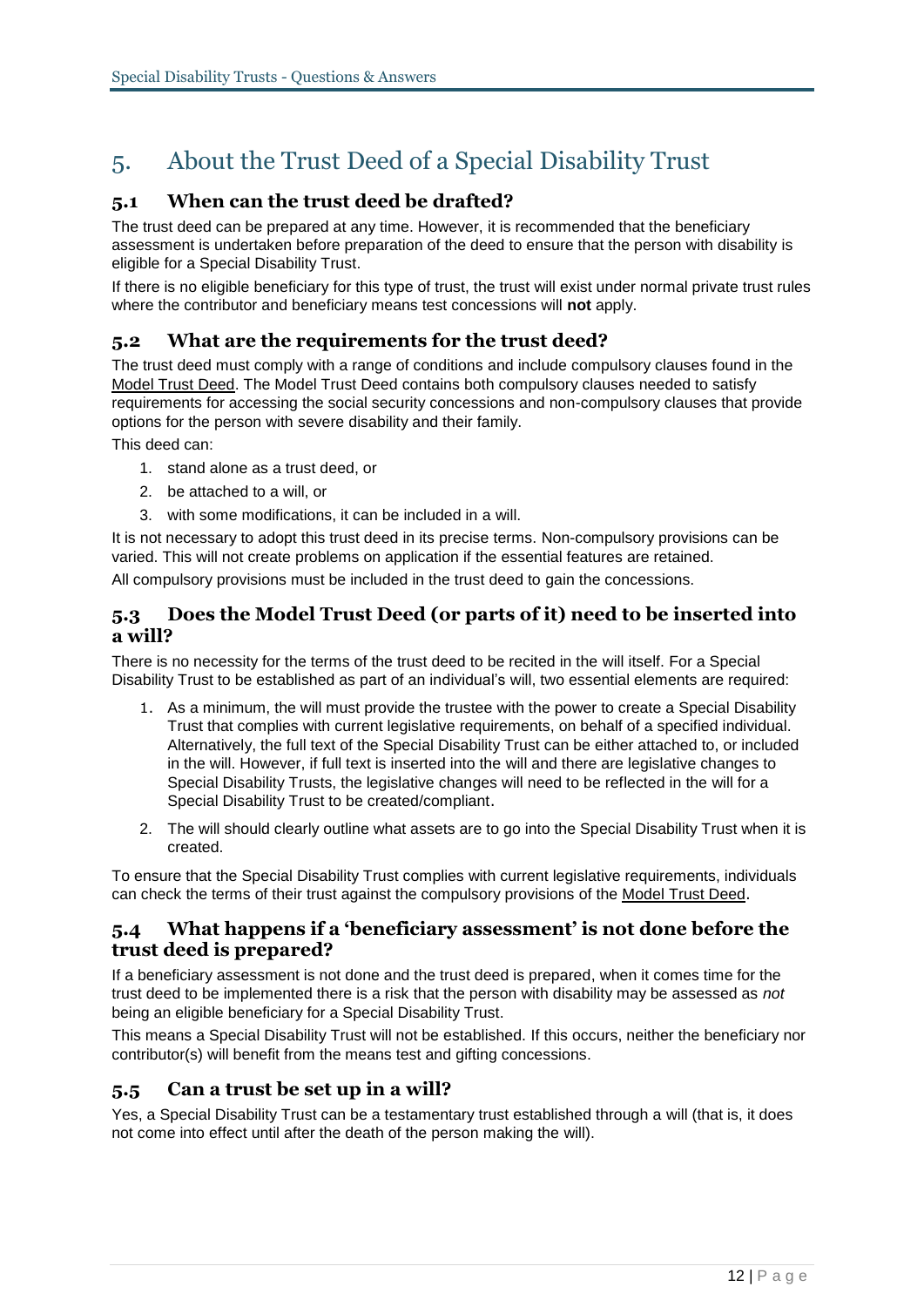#### **5.6 Where a testamentary trust is being established (with the intention that it be a Special Disability Trust), does the beneficiary assessment need to take place before or on the creation of the trust?**

There is no requirement that a beneficiary assessment needs to take place before or on the creation of a testamentary (or other) trust for it to be a Special Disability Trust. However, unless the person with a severe disability is assessed as an eligible beneficiary for a Special Disability Trust, a Special Disability Trust cannot be established and the associated concessions cannot be implemented.

#### **5.7 Do I have to change the Special Disability Trust deed if it was created before 1 July 2011 to reflect the 1 January 2011 social security measures?**

Yes, clauses 2.1, 2.4, 3.3, 6.1 and 6.3 of the Special Disability Trust's deed need to be changed to reflect the legislative beneficial measures that came into effect on 1 January 2011 and in accordance with the trust deed. See the *[Social Security \(Special Disability Trust –](http://www.comlaw.gov.au/Details/F2011L01314) Trust Deed, Reporting and [Audit Requirements\) \(FaHCSIA\) Determination 2011](http://www.comlaw.gov.au/Details/F2011L01314)*. The beneficial measures introduced as at 1 January 2011 altered the purpose of a Special Disability Trust from 'sole purpose' to 'primary and other purposes'. Changing the above mentioned clauses ensures the Special Disability Trust remains compliant.

To assist you in updating your existing Special Disability Trust's deed, see the [Deed of Variation of](http://www.dss.gov.au/our-responsibilities/disability-and-carers/publications-articles/model-trust-deed-for-special-disability-trusts)  [Model Trust Deed for Special Disability Trusts.](http://www.dss.gov.au/our-responsibilities/disability-and-carers/publications-articles/model-trust-deed-for-special-disability-trusts) The variation needs to be signed and attached to your Special Disability Trust's deed and lodged with the Department of Human Services to ensure the Special Disability Trust remains compliant. A full copy of the Special Disability Trust Model Trust Deed reflecting all the beneficial measures [can](file:///C:/Users/howakr/AppData/Local/FileSiteCache/NRPortbl/CURRENT/HOWAKR/can) also be found on the Department of Social Services website.

**Note:** The Deed of Variation of Model Trust Deed for Special Disability Trusts is based upon varying the Model Trust Deed, as previously published prior to 1 July 2011. If you have any concerns you may wish to speak to your legal representative.

#### **5.8 What happens if I do not change the Special Disability Trust's deed that was created before 1 July 2011?**

If the Special Disability Trust's deed is not changed to reflect that the 'sole purpose' of a Special Disability Trust is now the 'primary and other purposes' of a Special Disability Trust in accordance with the *Social Security (Special Disability Trust - Trust Deed, Reporting and Audit Requirements) (FaHCSIA) Determination 2011*, **the Special Disability Trust will become non-compliant**. If an existing Special Disability Trust's deed does not have a variation clause, please contact the Department of Human Services' Special Disability Trust team on 1800 734 750 to discuss your options.

#### **5.9 How is the Special Disability Trust deed changed?**

The trustee, with the consent in writing of the appointor, may amend the provisions of the trust deed. Such an amendment:

- can be made only if it would not cause the trust to become non-compliant with the requirements in relation to Special Disability Trusts, and
- does not infringe any law against perpetuities, and
- only if it is not made in favour of, for the benefit of, or result in any benefit to the settlor, and
- does not affect the beneficial entitlement to any amount allocated for the beneficiary prior to the date of the amendment.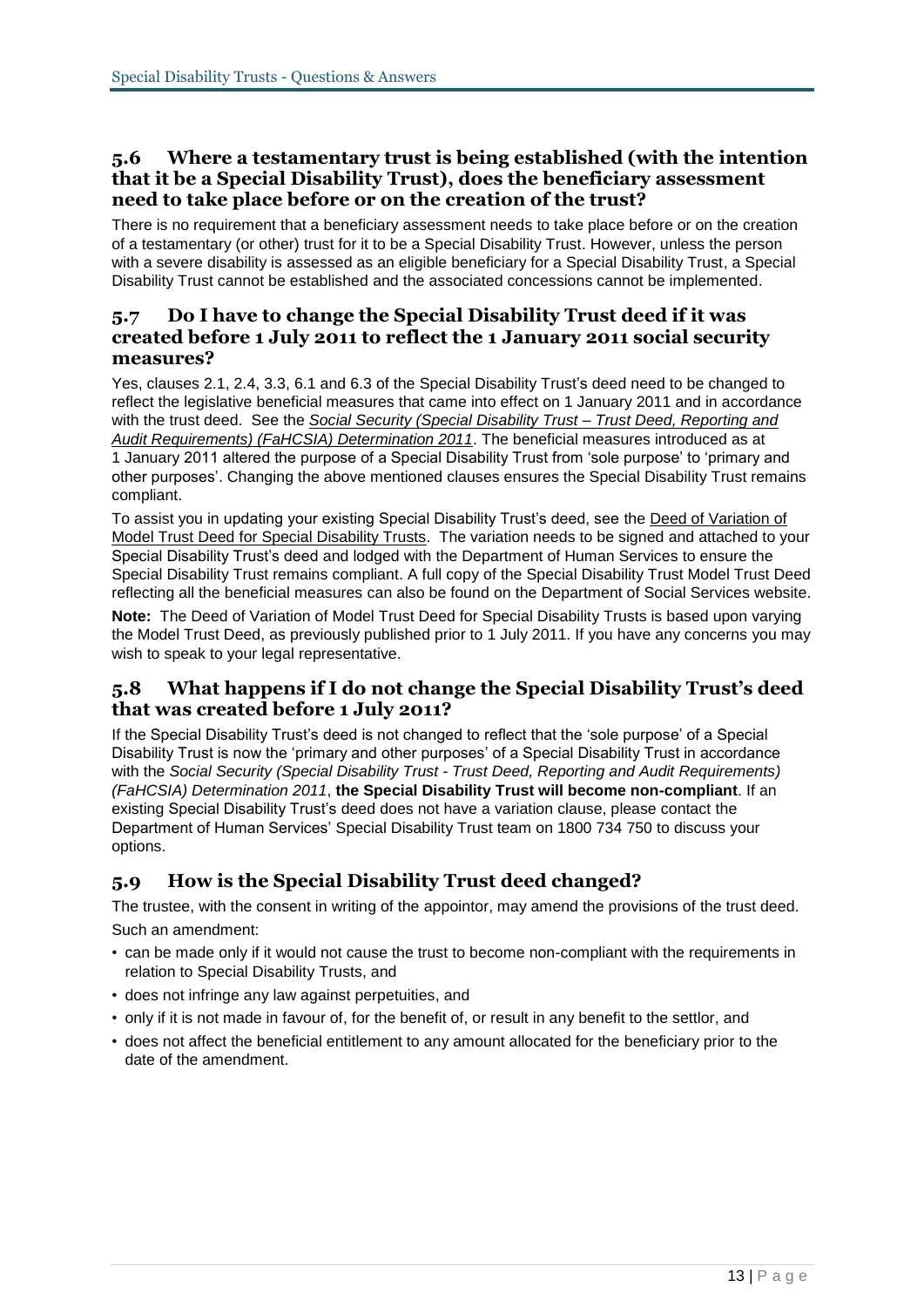#### **5.10 Five common errors with a Special Disability Trust Deed.**

#### 1. **Naming a settlor who has ongoing involvement.**

- The person who formally sets up the trust, the settlor, cannot be seen as the owner of the trust assets and income for tax purposes. This is reinforced by the compulsory exclusion clauses of the Model Trust Deed at clause l.7 and as a related party at clause 3.5.
- The settlor should not be the same person as the trustee or appointor and cannot be a residual beneficiary upon the death of the beneficiary. The settlor is also precluded from making any further contribution beyond the settled sum and therefore should have no intention of donating to the Special Disability Trust, beyond the settled sum.
- The settlor should not be a professional such as solicitor, accountant or financial planner, acting as a professional trustee. The related party clause at 3.5 (a) (iii) excludes the settlor from being engaged, employed or paid by the trust. If the professional takes no further part it may be argued that they were engaged prior to the existence of the Special Disability Trust, but they are still prohibited from being paid by the funds of a Special Disability Trust. Any fees would need to be paid externally, eg by the trustee or donor personally. The professional is prohibited from providing any further service, such as preparing annual income tax returns, even if they were to be paid externally or provided their services for free.
- 2. **Failing to name a settlor, where the trust is created by deed.** 
	- If the terms of the Special Disability Trust are not part of, or attached to a will, but instead created by a Deed to receive an inheritance or assets transferred from an estate or a testamentary trust, then a settlor is still required to be named to establish the trust. The settlor needs to be listed as a party under Parties on page 2 of the Model Trust Deed and referenced in clauses 1.7, 3.2 (a), 3.5 (b) and 9.2 (b) (iii) and the definition of 'Trust fund (a) settled sum' at clause 9.3 should be included.
- 3. **Including a settlor for a testamentary trust**, where not required.
	- Where the trust is created by the testator, the clauses relating to the settlor should be excluded as a named party in the introduction and within clauses 1.7, 3.2 (a), 3.5 (b) and 9.2 (b) (iii) and the settled sum removed from the definition of 'Trust fund' at clause 9.3.
- 4. **Failing to adopt the compulsory terms** as per the current Model Trust Deed.
	- The deed is not required to be word for word as per the Model Trust Deed, but must include the compulsory provisions defined by *[Social Security \(Special Disability Trust -](http://www.comlaw.gov.au/Details/F2013L01026) Trust Deed, [Reporting and Audit Requirements\) \(FaHCSIA\) Determination 2013](http://www.comlaw.gov.au/Details/F2013L01026)* as shown in unshaded text in the Model Trust Deed.
	- Any optional or additional clause cannot be in conflict with a compulsory clause eg a clause to provide specific powers to the trustee, including the capacity to lend money to the beneficiary, contrary to the prohibition at clause 3.6.
	- The Model Trust Deed is subject to change. Changes in July 2011 reflect the allowance of expenditure for not only the 'sole purpose' of meeting the care and accommodation needs of the beneficiary, but now for the 'primary purpose' of the care and accommodation needs and 'other purposes' primary to the benefit of the beneficiary.
- 5. **Failing to adjust the cross referencing** within the Deed where the numbering is not as per the Model Trust Deed, eg when added into a will.
	- Clauses 1.6 (d), 4.2 (c) (i), 4.2 (f), 5.1(a) (ii), 5.1 (a) (iii), 5.4 , 6.3, 7, 9.2 (c) (i), 9.2 (c) (ii) and 9.3 definitions for 'the Appointor', 'Specified Beneficiary' and 'the Trust Fund' all reference other clauses within the deed.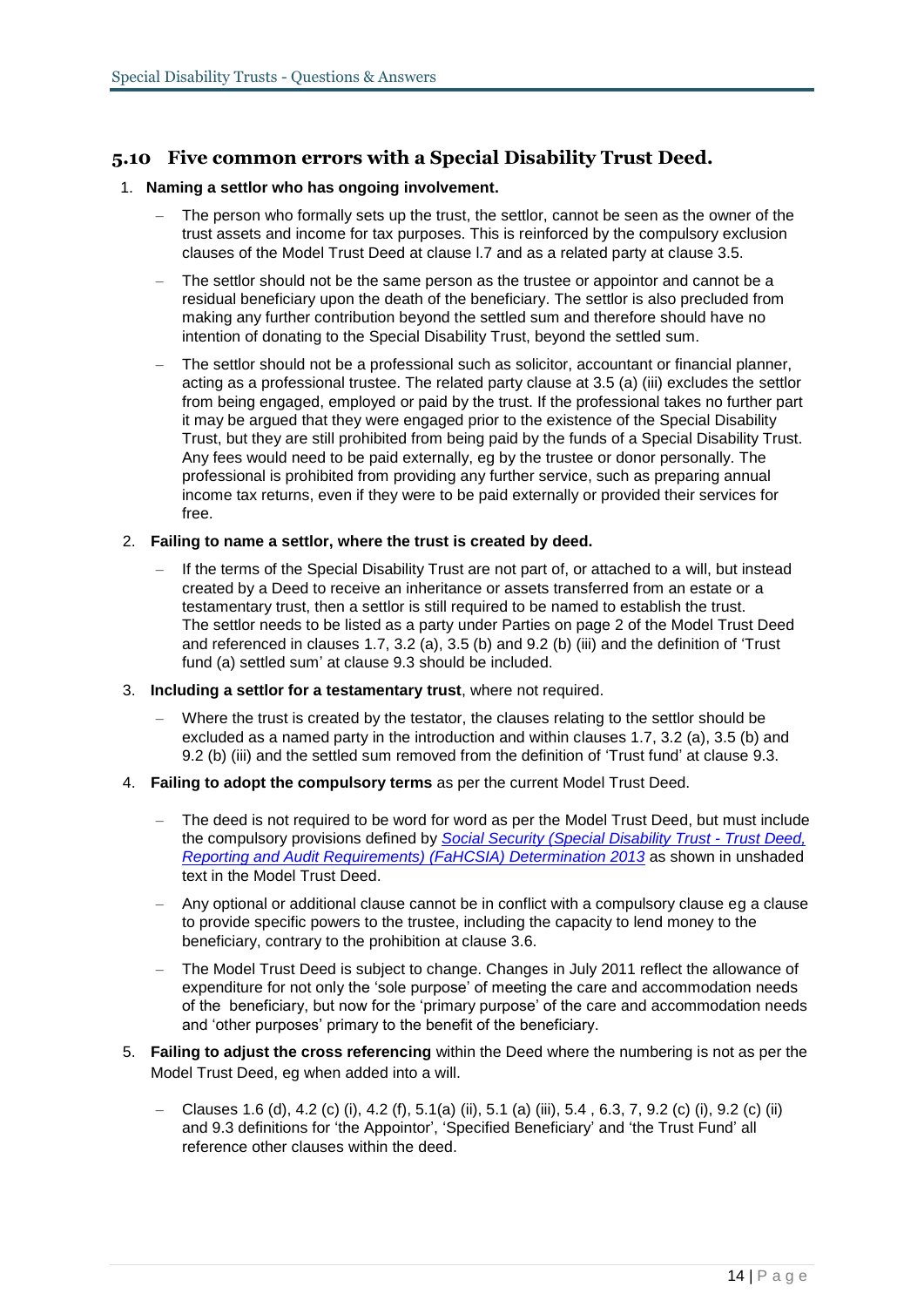– Please note that the 'Trustee Corporation' definition at clause 9.3 should now reference NSW Trustee and Guardian created by the *NSW Trustee and Guardian Act 2009* rather than Public Trustee as created by the repealed *(NSW) Public Trustee Act 1913.* 

# 6. About the Income and Assets of a Special Disability Trust

#### **6.1 What value of assets can be held in the trust?**

There is no limit on the value of assets held in the trust. However, a specified limit of assessable assets plus the beneficiary's principal residence will be exempt for the purposes of calculating the beneficiary's income support payment.

As at 1 July 2014, the concessional amount on assessable assets is \$626,000. This is indexed each year on 1 July.

#### **6.2 How is the trust assessed under the Social Security or Veterans' Entitlements Acts means test?**

**Assets test:** All of the trust's assessable assets are attributed to the beneficiary. For the beneficiary, all assessable trust assets up to the specified limit are exempt from the assets test. The specified limit at 1 July 2014 is \$626,000, and is indexed annually on 1 July in line with the Australian Bureau of Statistics, Consumer Price Index (CPI). Trust assets above the specified limit will be counted as assessable assets for the beneficiary.

**Income test:** all of the trust's income is exempt from the means test for the purposes of calculating the beneficiary's income support payment as long as all the trust income is only used for the benefit of the beneficiary and administrative purposes, as per the conditions of the use of the trust income.

#### **6.3 How will the trust's income and assets affect the beneficiary's social security payment?**

Eligible beneficiaries in receipt of income support pensions receive modified means test limits. The following is excluded from the means test assessment for the beneficiary of a Special Disability Trust:

- all income of the trust, and
- up to \$626,000 in trust assets (current as 1 July 2014 and indexed annually), plus any exempt asset (eg the beneficiary's principal residence).

The above income and asset concession amounts **are** in addition *to* the existing social security income and assets test free areas.

For example: A single adult, receiving a Disability Support Pension, is assessed by the Department of Human Services as an eligible beneficiary under the Special Disability Trust requirements. The parents of the Disability Support Pension recipient, who set up a trust which is also assessed by the Department of Human Services as meeting the Special Disability Trust requirements, contribute a house and \$400,000 for their child's care and accommodation costs. The beneficiary of the trust lives in the trust's house.

Under the Special Disability Trust rules:

- the trust's house is assessed as the beneficiary's principal residence and therefore, for the beneficiary, this is an exempt asset under the *Social Security Act 1991* and not counted, and
- the trust's \$400,000 is under the Special Disability Trust beneficiary's concessional limit.

Therefore, there is no effect on the Disability Support Pension recipient's (beneficiary's) payments. The beneficiary is assessed as a homeowner as they have a life interest in the principal residence and has a security of tenure of the residence.

The house is assessed as an exempt asset as it is the beneficiary's principal residence. The beneficiary may still have up to another \$202,000 in other personal assets before their disability support pension payment may be affected.

**Note 1:** An asset limit of \$348,500 for non-homeowners and \$202,000 for homeowners is current as at 1 July 2014. These limits are indexed each July.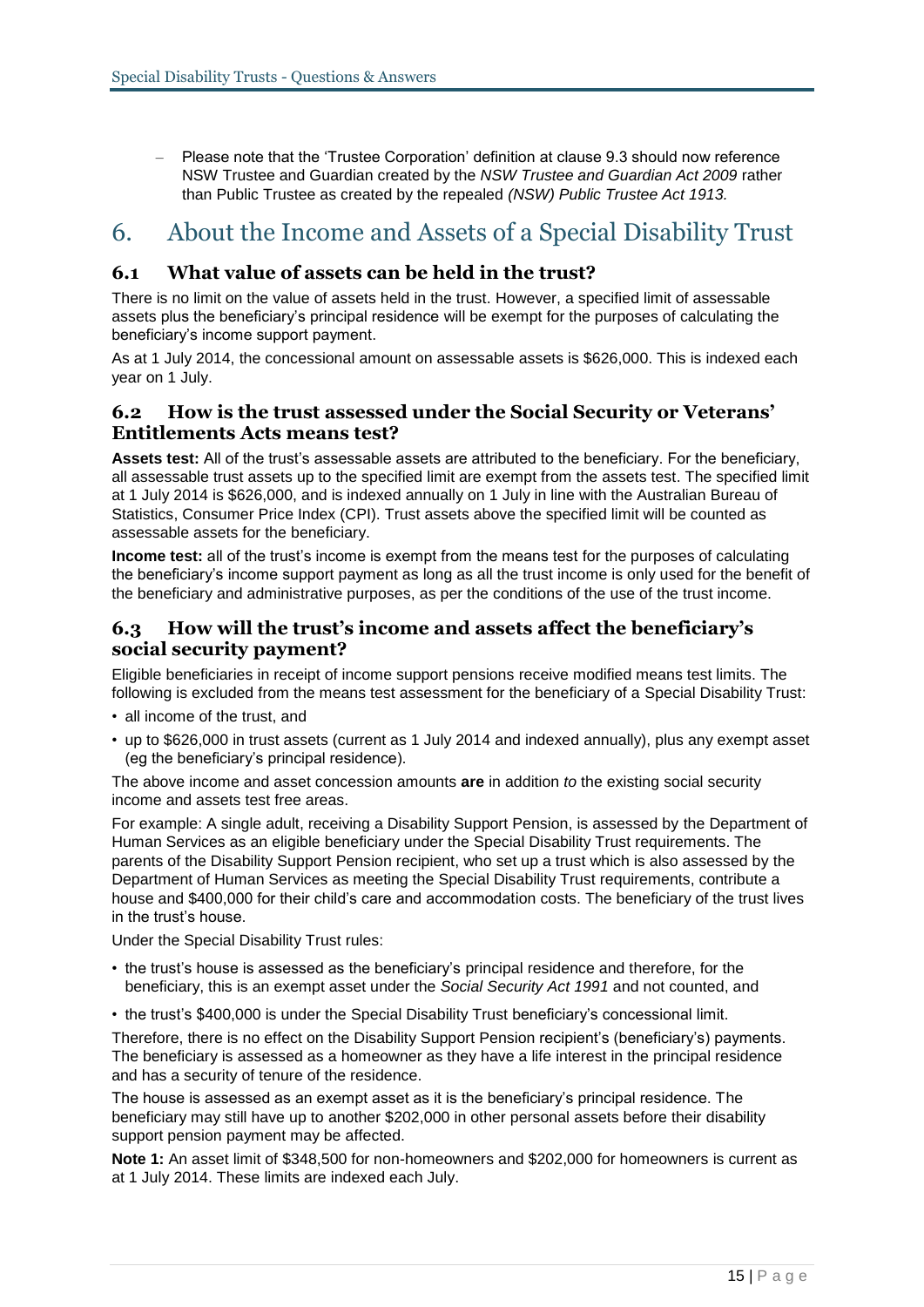**Note 2:** The combined gifting concessional limit for contributions from immediate family members to a Special Disability Trust is \$500,000. Gifts received over the \$500,000 limit will be assessed as a deprived asset for 5 years from the date of the gift and be subject to the income deeming provisions. See [Gifting](http://www.humanservices.gov.au/customer/enablers/assets/gifting) on the Department of Human Services website.

#### **6.4 What are the taxation requirements of a Special Disability Trust?**

Changes to the way a Special Disability Trust is taxed were announced in the 2009/10 and 2011/12 Budgets.

Taxation measures include:

- from 1 July 2008 unexpended income of a Special Disability Trust is taxed at the beneficiary's personal income tax rate, rather than the highest marginal tax rate\*, and
- from 1 July 2006:
	- a capital gains tax exemption is allowed for any asset donated into a Special Disability Trust,
	- a capital gains tax main residence exemption is allowed for Special Disability Trusts,
	- a capital gains tax exemption is allowed for the recipient of the beneficiary's main residence, if disposed of within two years of the beneficiary's death, and
	- equivalent taxation treatment amongst Special Disability Trusts established under different Acts is ensured.

**Note:** If you have paid capital gains tax in relation to a Special Disability Trust please telephone the Australian Tax Office on **13 2861** to arrange reimbursement.

\* Prior to this change, unexpended income of a Special Disability Trust was taxed at the highest marginal tax rate.

#### **6.5 How is a Special Disability Trust's and/or an individual Special Disability Trust beneficiary's tax return completed?**

- Unexpended income of a Special Disability Trust is taxed at the beneficiary's personal income tax rate, rather than the highest marginal tax rate.
- The changes to taxation of unexpended income require consideration of how to complete tax returns for both a trustee of a Special Disability Trust and the trust's beneficiary.

For more information refer to the [Australian Tax Office](https://www.ato.gov.au/General/Trusts/In-detail/Closely-held-trusts/Special-disability-trusts---tax-return-lodgment-instructions/) to assist with completion of tax returns.

#### **6.6 What happens if a Special Disability Trust fails to lodge a tax return?**

Failure to lodge a tax return, if required, could result in the Special Disability Trust being assessed as non-compliant, resulting in access to the concessions being denied.

Further, if the trust is not compliant with the social security requirements, the trust may lose the benefit of the taxation changes, resulting in the unexpended income being taxed at the highest marginal tax rate rather than the personal income tax rate of the principal beneficiary.

If you are not sure whether you need to lodge an income tax return, you should contact your tax agent or telephone the Australian Tax Office on **13 2861**.

#### **6.7 Is there any other tax relief for Special Disability Trusts?**

Some state and territory governments have advised there are concessions available, eg stamp duty and rates. Contact your local state or territory government for further information on concessions and any exemptions available for Special Disability Trusts.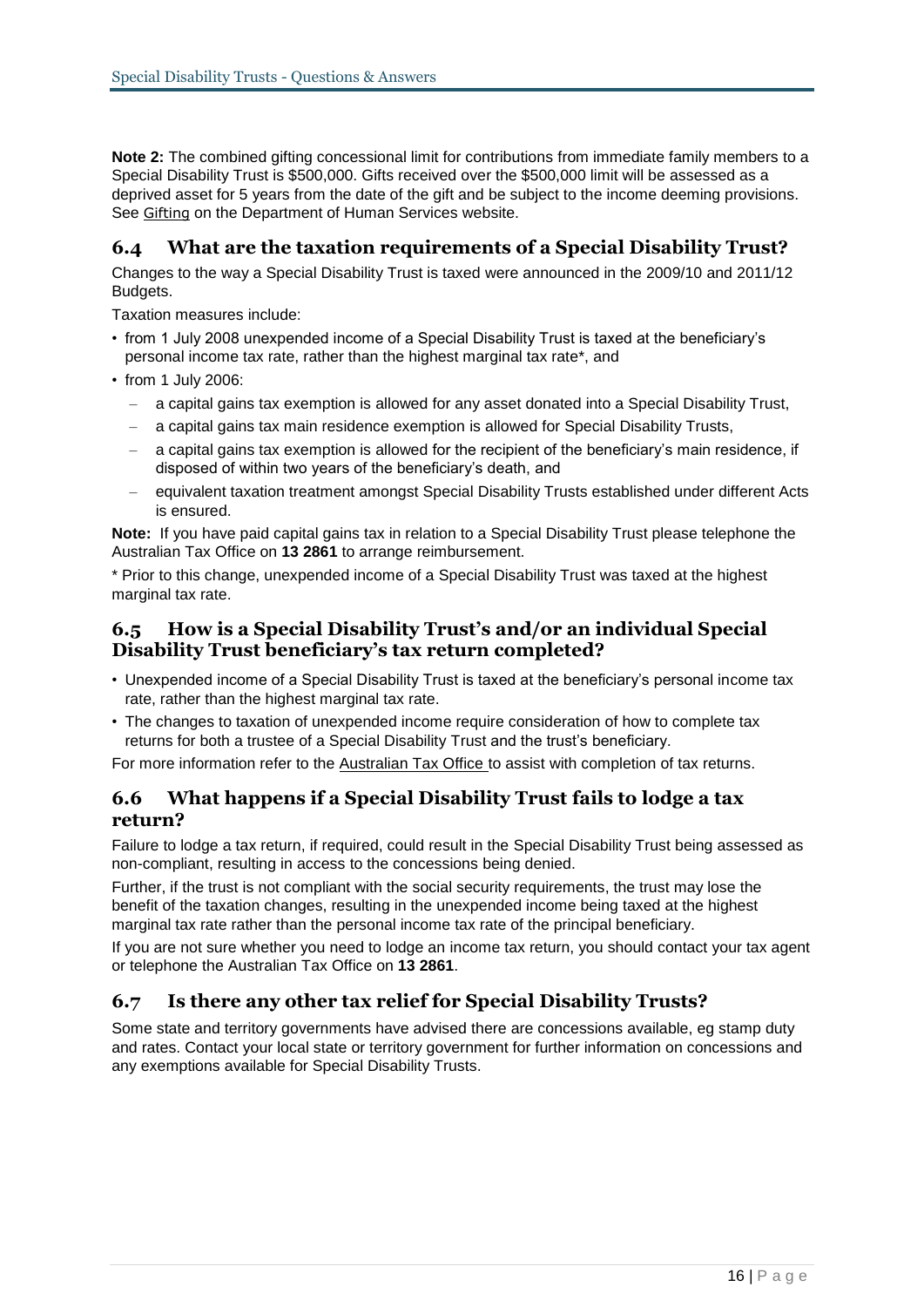## 7. About the expenditure of funds in a Special Disability **Trust**

#### **7.1 What can the Special Disability Trust's income and capital be used for?**

The trust is allowed to pay for any reasonable care and accommodation costs incurred by, or on behalf of, the beneficiary, including costs to facilitate the achievement of this outcome.

This includes paying, on behalf of the beneficiary, trust administration expenses and any personal income tax associated with assessable income from the trust.

The trust's expenditure is to be no more than is reasonable having regard to all of the circumstances and, in particular, the beneficiary's care and accommodation needs that are necessary because of their disability, and the trust's total income and assets.

Since 1 January 2011, the trust has been able to undertake a level of discretionary spending that is not directly related to the care and accommodation needs of the beneficiary. The discretionary spending must be for the benefit of the beneficiary. This allows Special Disability Trusts greater flexibility to meet additional costs relating to the beneficiary's health, wellbeing, recreation, independence and social inclusion.

Commencing on 1 January 2011 to 30 June 2011 the discretionary amount was \$10,000. Since 1 July 2011 the discretionary amount has been indexed annually by CPI. For the financial year:

- 2011-12 the discretionary amount was \$10,250
- 2012-13 the discretionary amount was \$10,500
- 2013-14 the discretionary amount was \$10,750

The discretionary amount for the current financial year 2014-15 is \$11,000.

For more information, refer to Question 7.5 What else can the trust pay for?

#### **7.2 Can a beneficiary's medical needs be met by the Special Disability Trust?**

From 1 January 2011, a Special Disability Trust is able to pay for the beneficiary's medical expenses including private health fund membership and dental treatment.

#### **7.3 What are reasonable care needs?**

A care need is a reasonable care need if:

- the need arises as a result of the disability of the beneficiary,
- the need is for the primary benefit of the beneficiary, and
- the need is met in Australia.

The following are some examples of reasonable care needs (please note, these are only **some** of the examples and should not be regarded as a definitive list):

- specialised food specified by a medical practitioner as essential for the beneficiary's health,
- mobility aids, prostheses and positioning aids required for, or because of, the beneficiary's disability,
- sleeping and sensory aids required for, or because of, the beneficiary's disability,
- personal care aids required for, or because of, the beneficiary's disability,
- pressure care aids required for, or because of, the beneficiary's disability,
- continence aids required for, or because of, the beneficiary's disability,
- communication devices (including computers) that are essential, or that have been modified, because of the beneficiary's disability,
- modified vehicle, if required for, or because of, the beneficiary's disability,
- modification to vehicle, if required for, or because of, the beneficiary's disability,
- transport required for, or because of, the beneficiary's disability,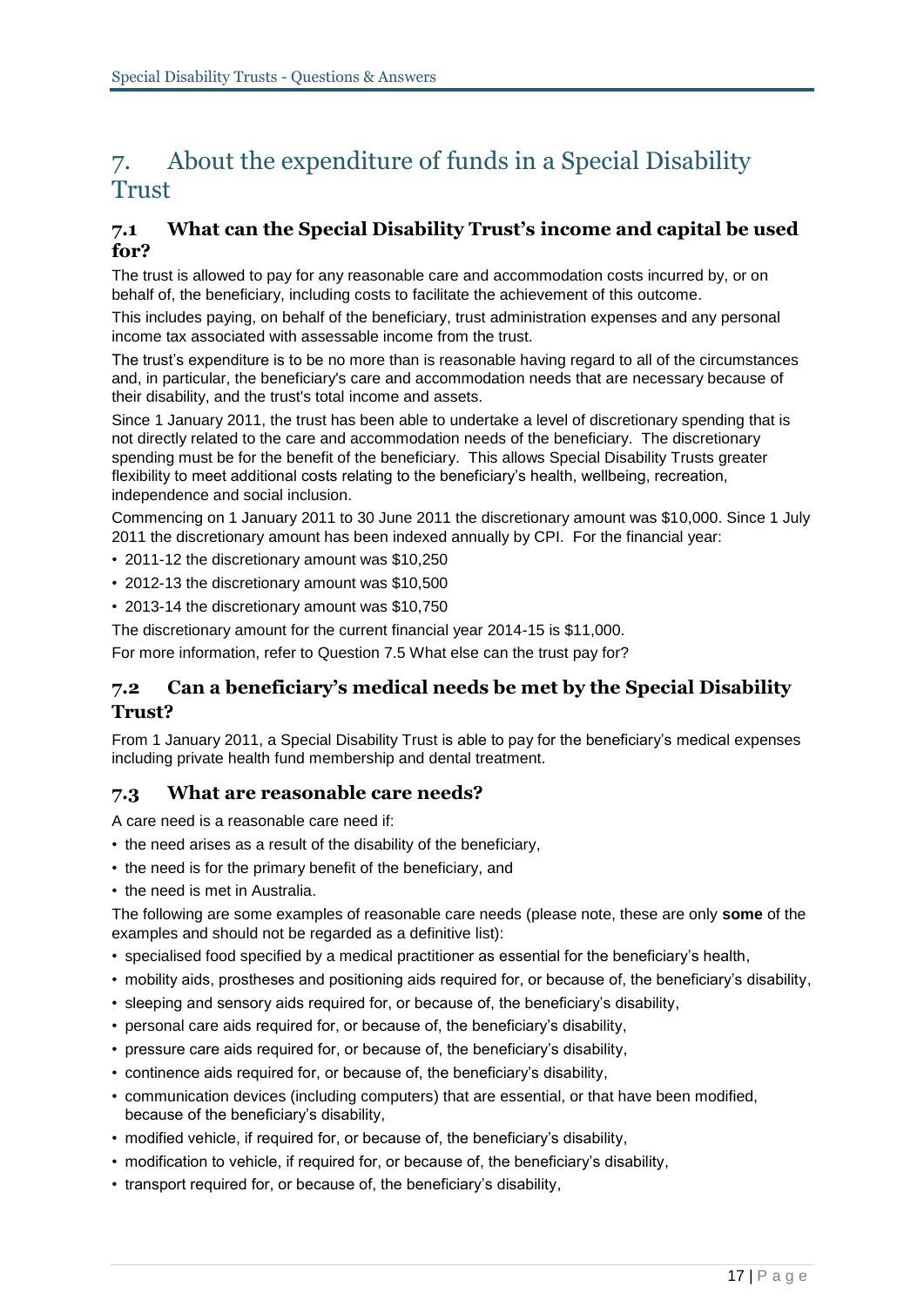- training for transitional or independent living skills of the beneficiary,
- the daily care fee and any additional itemised fees charged by an approved provider in relation to the beneficiary's care and accommodation in a residential care service,
- Medical related and dental costs of the beneficiary, including but not limited to: health insurance and ambulance cover, medicines, surgery, specialist and general practitioner services.

#### **7.4 What are reasonable accommodation needs?**

An accommodation need of the beneficiary is a reasonable accommodation need if:

- it arises as a result of the disability of the beneficiary, or
- the need to pay for property (whether purchased in part or full, or rented) is for the accommodation needs of the beneficiary and the property is acquired or rented from a person who is not an immediate family member of the beneficiary.

The need to pay rates and taxes on a property is a reasonable accommodation need if the property:

- is owned by a Special Disability Trust, and/or
- is used for the accommodation of the beneficiary of the Special Disability Trust.

The following are examples of reasonable accommodation needs (please note, these are only *some* of the examples and should not be regarded as a definitive list):

- modification to the beneficiary's place of residence arising from his or her disability,
- payment for the purchase of the beneficiary's place of residence if the payment is **not** made to an immediate family member of the beneficiary,
- payment of rental for the beneficiary's place of residence if the payment is **not** made to an immediate family member of the beneficiary,
- payment of accommodation bond for the beneficiary if the payment is **not** made to an immediate family member of the beneficiary,
- any itemised fees which specifically relate to the accommodation of the beneficiary residing in a residential care service. **Note:** The standard daily care fee charged by accredited Aged Care Residential accommodation is an approved expense,
- from 1 January 2011, the trust may pay for the maintenance of trust property if there is a reasonable need and if the payment is not made to an immediate family member of the beneficiary.

Maintenance of trust property assets means keeping the property in comparable condition and/or to a condition that it is safe for use. Maintenance does not mean replacement, unless it can be proven in writing by a specialist in the specific field that the item needs to be replaced as it cannot be fixed.

Example: the heating system malfunctions and due to the age of the system, a part cannot be obtained to return it to working order, therefore a new comparable heating system needs to be installed, ie ducted heating replacing ducted heating, a wall heater cannot be replaced under maintenance for ducted heating, but can be replaced under the discretionary expenditure provisions. Refer to Question 7.5 What else can the Special Disability Trust pay for?

Examples of maintenance include, but are not limited to:

- having a leaking roof fixed by replacing several tiles, or getting the ridge capping re-capped,
- having a leaking pipe fixed or tap washers replaced,
- having faulty part/s replaced on heating/air-conditioning units that are malfunctioning
- servicing of heating/air-conditioning units,
- painting of exterior of house once every 10-12 years,
- painting of interior of house once every 8-10 years,
- monthly garden maintenance eg lawn mowing, pruning (if required),
- adjustment of internal/external doors due to house movement,
- yearly steam cleaning of floor coverings eg carpets/tiles, and
- yearly cleaning of gutters (if required).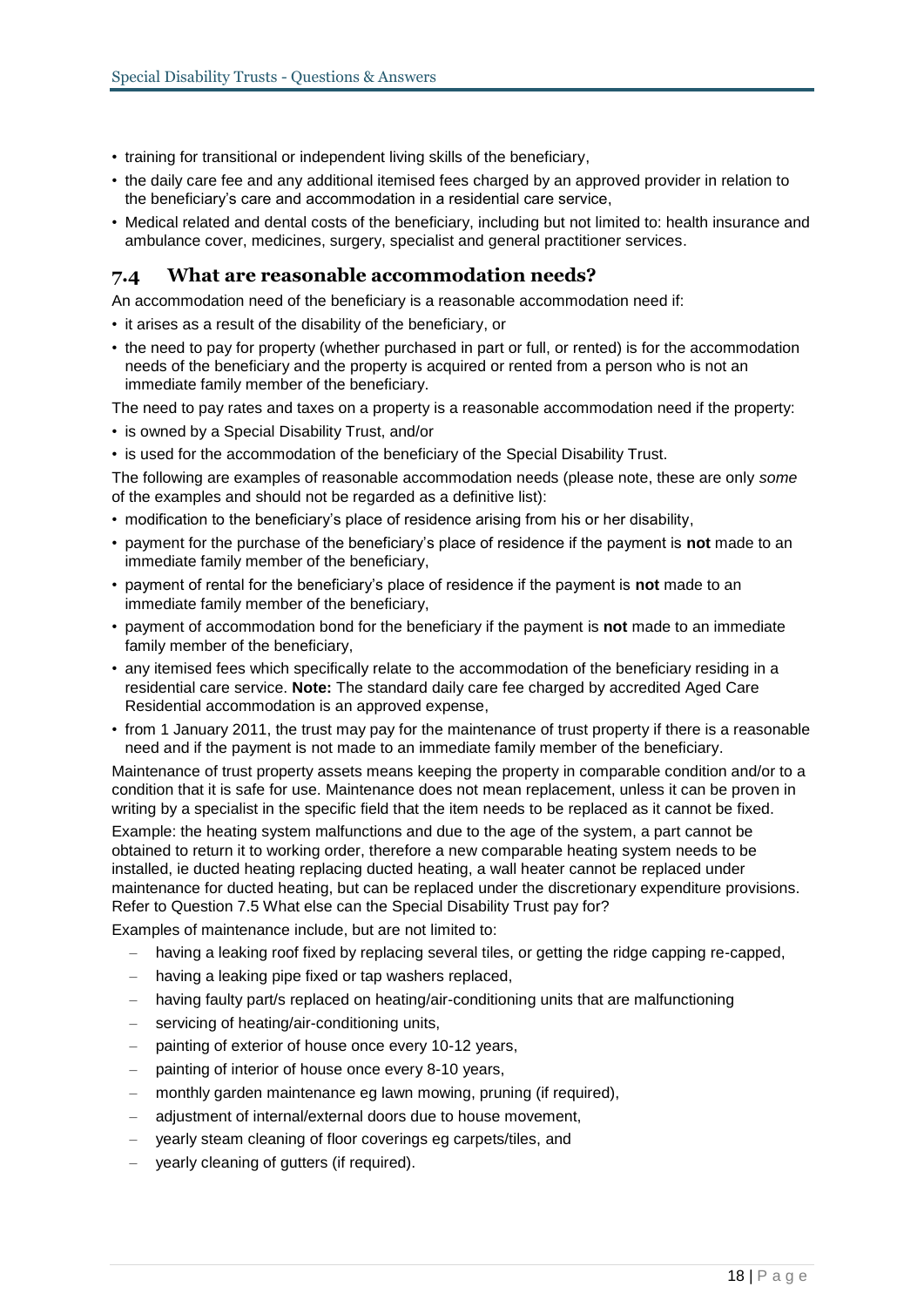#### **7.5 What else can the Special Disability Trust pay for?**

From 1 January 2011, a Special Disability Trust can undertake a level of discretionary spending that is not directly related to care and accommodation needs of the beneficiary as long as the expense complies with legislative requirements. The level of discretionary spending is currently \$11,000 (indexed annually on 1 July) for the 2014-15 financial year. This allows Special Disability Trusts greater flexibility to meet additional costs relating to the beneficiary's health, wellbeing, recreation, independence and social inclusion.

The following are some examples of what the trust can pay for from the discretionary amount:

- food other than food specified by a medical practitioner as essential for the beneficiary's health,
- toiletries such as toothpaste, toilet paper, soap, shampoo, sanitary pads and tampons,
- vehicle maintenance and vehicle related expenses other than those required for, or because of, the beneficiary's disability,
- vehicle registration and insurance,
- petrol for vehicle,
- recreation and leisure activities.
- computer, except if the computer is essential for communication because of the beneficiary's disability (as this can be paid for out of other trust monies),
- communication devices unless modified because of the beneficiary's disability,
- therapy that is not required for, or because of, the beneficiary's disability or that is not approved in writing by a medical practitioner,
- building and contents insurance,
- payment of utilities charges in connection with the principal beneficiary's place of residence,
- household cleaning services,
- clothing and footwear that is not required for, or because of, the beneficiary's disability, and
- life skills and social inclusion workshops.

#### **7.6 Can the trust pay for care provided by immediate family members?**

The trust cannot be used to meet the costs of care provided by the trustee, partner, parent or immediate family member (as defined in Question 3.3 Who is an immediate family member) for providing care to the beneficiary. Any paid care must be provided by an arm's-length employee of the trust eg nurse, physiotherapist, etc.

#### **7.7 Can a third party benefit from Special Disability Trust expenditure?**

A third party can only benefit from expenditure for the care and accommodation of the beneficiary where the benefit is 'incidental'.

An 'incidental' benefit is where another party receives a benefit from expenditure that is incurred for the beneficiary. The expenditure is allowable where the other party's benefit was of a non-cash nature, minor and provided on a basis that is infrequent and irregular.

#### **7.8 What are the rules for related parties and the use of Special Disability Trust funds?**

In order for a trust to be classed as a Special Disability Trust and maintain that status the trustee **must not**:

- provide a loan or any other financial assistance to a related party, which includes an investment in an entity which is a related party;
- intentionally acquire from a related party property which is not a listed security acquired at market value from a related party, or an unconditional contribution made as a donor to the trust;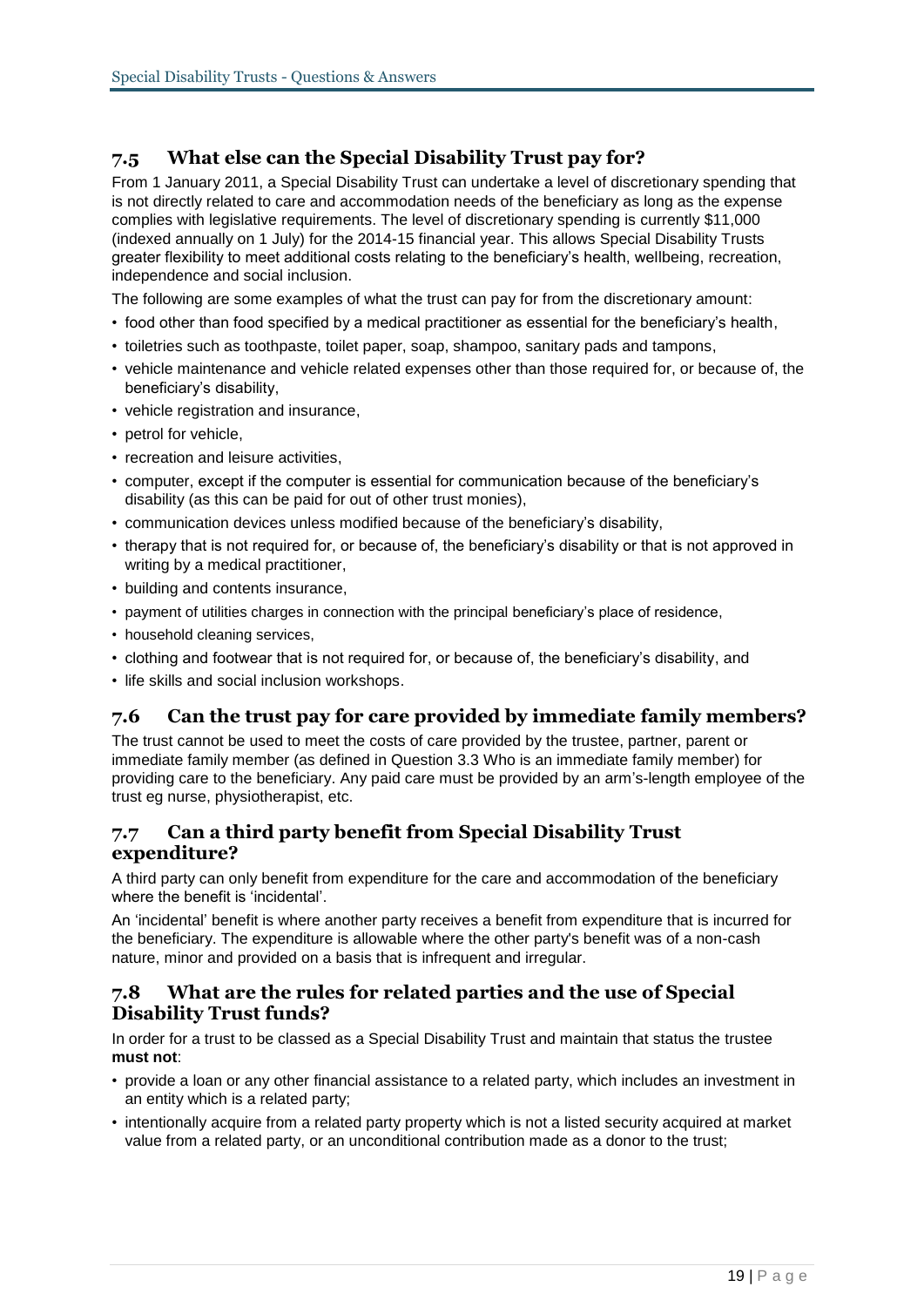- employ, engage or pay a related party as an agent, contractor or professional for any services in relation to the trust fund or the beneficiary (including provision of care by the trustee, partner, parent or immediate family member as outlined in Question 7.6 Can the trust pay for care provided by immediate family members?); or
- enter into an uncommercial transaction with a related party.

Refer to Question 1.8 What is a related party? for a list of related parties.

## 8. About reviews and compliance checks for a Special Disability Trust

#### **8.1 When is a Special Disability Trust reviewed?**

A Special Disability Trust is reviewed annually. The required documents must be provided to the Department of Human Services/Department of Veterans' Affairs on or before 31 March each year for the previous complete financial year.

#### **8.2 What needs to be provided for each review?**

The trustee must provide the financial statements of the trust as at 30 June of the relevant financial year. The financial statements must include information, which complies with the Australian Accounting Standards.

- 1. The financial statements include:
	- profit and loss statement for the relevant financial year,
	- balance sheet with applicable notes for the relevant financial year, and
	- depreciation schedule for each class of assets for the relevant financial year (where applicable).
- 2. If the trust was required by the Australian Tax Office to lodge a tax return, a copy of the tax return for the relevant financial year must also be provided.
- 3. A statutory declaration must be included that confirms that:
	- expenditure for the relevant financial year (apart from reasonable trust administration costs and taxes) was on:
		- o care costs related to the beneficiary's disability, and/or
		- $\circ$  accommodation costs of the beneficiary and or discretionary items for the benefit of the beneficiary, and
	- expenditure for the relevant financial year did not include:
		- the day to day living expenses of the beneficiary, (excludes use of discretionary spending amount) or payments to any 'immediate family member' (see 3.3 Who is an immediate family member?) for services, including care provided to the beneficiary, and
	- a tax return was not required to be submitted to the Australian Tax Office (if applicable), and
	- the trustees have declared that the information provided therein is all true and correct.
- 4. A copy of the updated Donor Register if further contributions have been made to the trust.

The financial statements, income tax return, statutory declaration and an updated Donor Register must be provided on or before 31 March each year for the previous complete financial year.

A waiver notice may be given in limited circumstances for a limited period where the financial statements are delayed and the delay is not due to the actions of the trustee.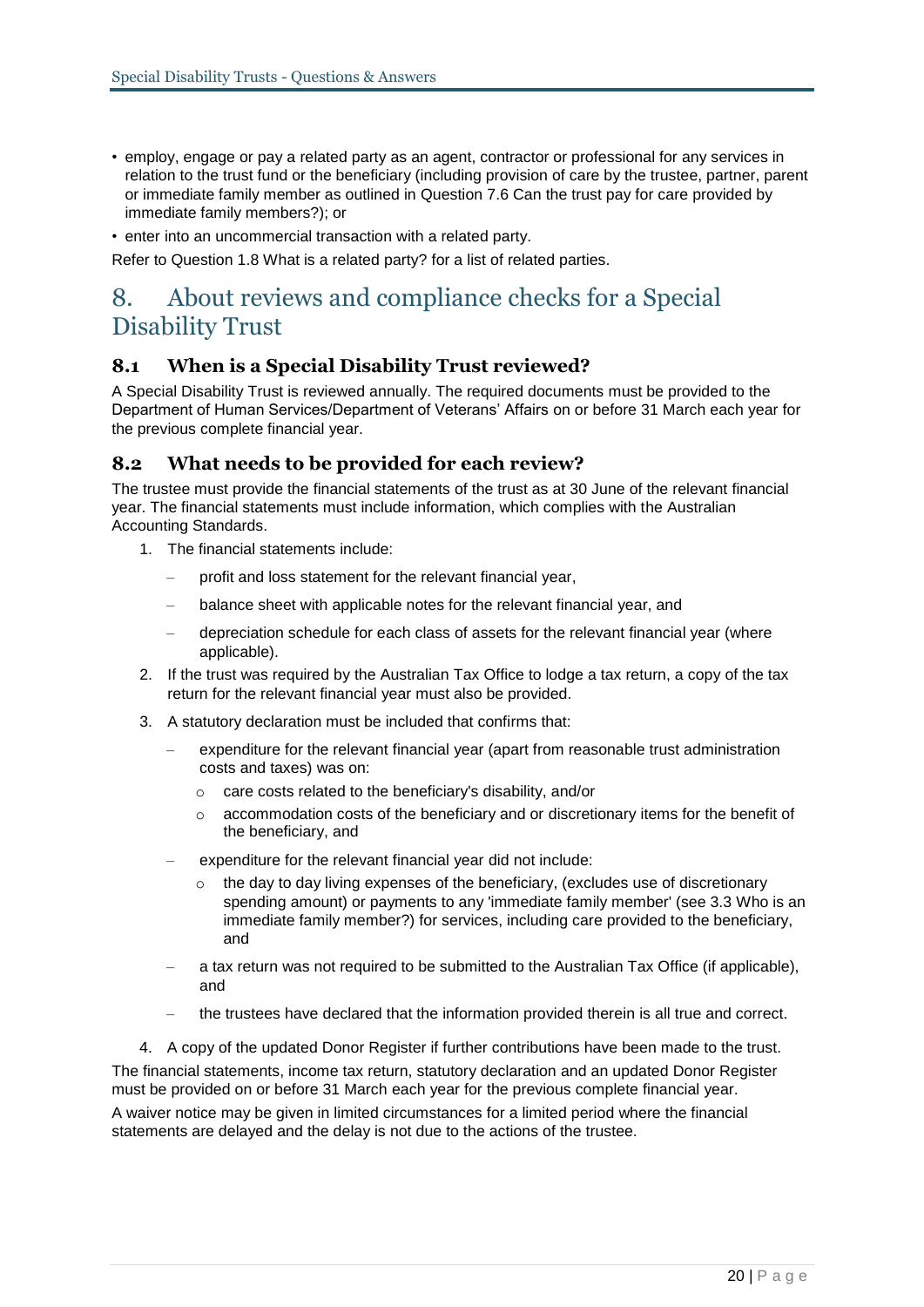#### **8.3 What happens if the required documents are not available by the due date?**

There may be some circumstances where the trustee is unable to comply with the requirements for a short period of time. Rather than the trust ceasing to be a Special Disability Trust and losing any associated concessions, it may be more appropriate to waive the requirement until it can be met.

A waiver notice can only be given to the trustee in certain circumstances and only for a limited time.

While the financial statements must be prepared and provided to the Department of Human Services to protect the interests of the beneficiary, if there is a delay in providing the financial statements and the delay is not due to the actions of the trustee, a waiver notice can be issued by the Department of Human Services/Department of Veterans' Affairs for a period up to 3 months from 31 March in the relevant year.

This can be extended if the circumstances warrant it for an additional 3 month period, up to a maximum of 12 months.

A waiver notice **cannot** be given where any of the purpose requirements are not met or if fraudulent behaviour has occurred.

#### **8.4 Who can prepare the financial reports?**

Where one of the trustee/s is a trustee corporation, the financial statements must be prepared in accordance with the regulatory and legislative requirements applying to trustee corporations.

Where none of the trustees is a trustee corporation, the financial statements must be prepared by a person who is a member of CPA Australia, the Institute of Chartered Accountants in Australia, the National Institute of Accountants, or by a person approved by the Secretary of the Department of Social Services for the purpose. They cannot be an 'immediate family member' of the beneficiary or the trustee.

The trustee must provide yearly financial statements certified by an accountant, who is a member of CPA Australia; Institute of Chartered Accountants in Australia; or National Institute of Accountants, to the Department of Human Services or Department of Veterans' Affairs. The financial statements must give a true and fair view of the trust's financial position and performance as at 30 June in the relevant financial year, in accordance with the applicable accounting standards.

The Department of Human Services/Department of Veterans' Affairs have the power to ask the trustee(s) for any documentation supporting their financial statements and tax return.

The trust deed includes clauses that specify that the beneficiary and/or donor can request an independent audit if they are not satisfied with the management of the trust. The Department of Human Services/Department of Veterans' Affairs can obtain an independent audit, at the trust's expense, when there is reason to believe that the trust's assets are being misused.

#### **8.5 When is an audit of a Special Disability Trust required?**

An audit can be requested at any time and must relate to the period specified by the person requesting the audit.

An audit must include the following information:

- a statement to the effect that the trust's financial statements give a true and fair view of the trust's financial position and performance as at 30 June of the relevant financial year
- if the requested audit is for the purpose of determining whether the trust has met the requirements of all of the provisions of the trust deed — a statement indicating whether the trust has met the requirements of all of the provisions of the trust deed,
- if the requested audit is for the purpose of determining whether the trust has met the requirements of specified provisions of the trust deed  $-$  a statement indicating whether the trust has met the requirements of those specified provisions of the trust deed.

Information mentioned in the audit must comply with Australian Auditing Standards.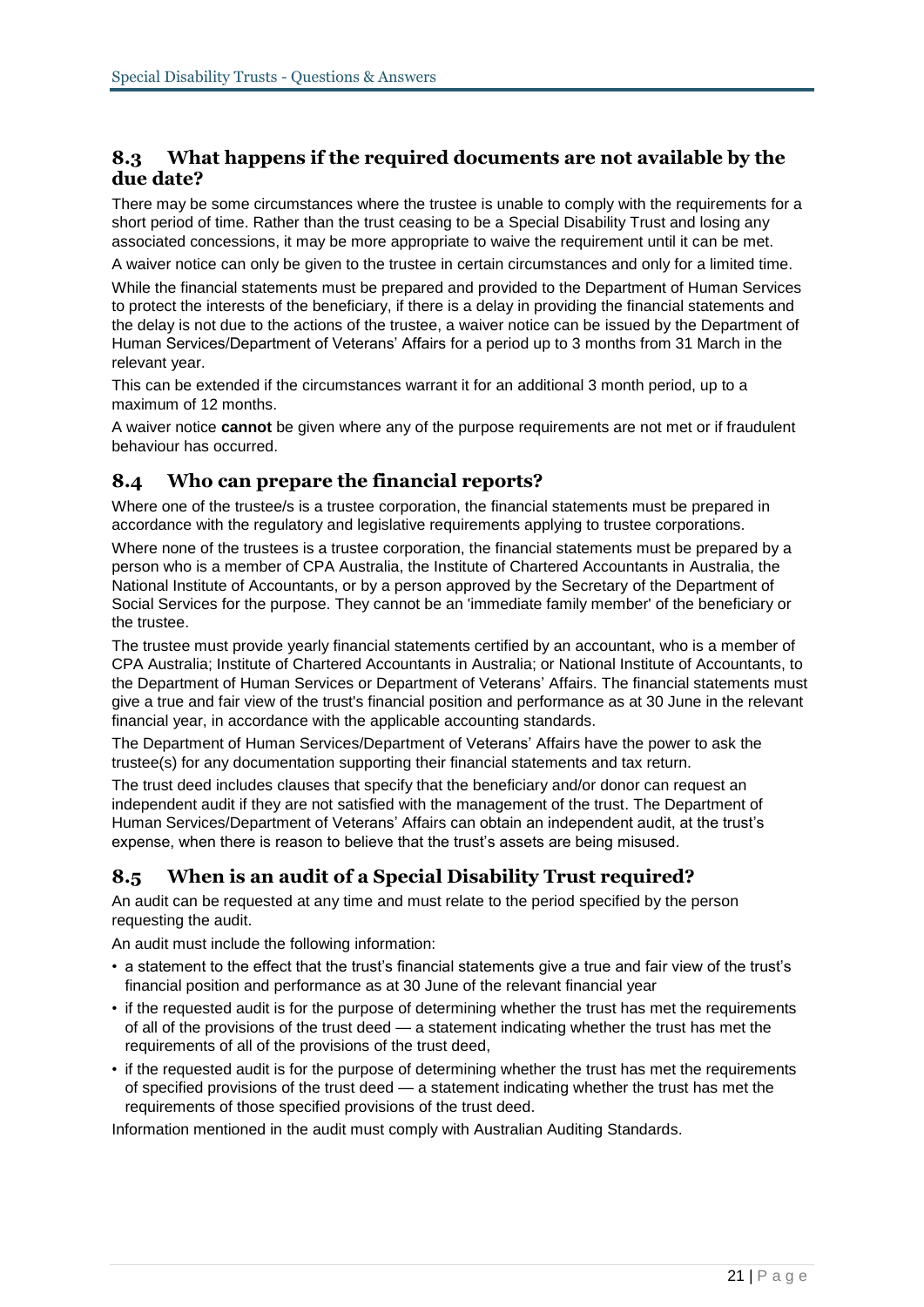#### **8.6 Who can request an audit of a Special Disability Trust?**

The following persons may request an audit of the trust:

- the beneficiary,
- an immediate family member of the beneficiary,
- a person who is, under the law of the Commonwealth, a state or territory, the legal guardian or financial administrator of the beneficiary,
- a person who is otherwise acting as the beneficiary's guardian on a long-term basis, and
- the Department of Human Services/Department of Veterans' Affairs.

#### **8.7 What happens if the trust, trustee or trust deed is found to be non-compliant with the Special Disability Trust requirements?**

All Special Disability Trust concessional treatment will cease and the trust will be assessed under the normal private trust rules from the date the trust was deemed by the delegate to be non-complying. Any gifts will lose their concessional treatment.

Further, for income tax purposes, if the trust is not a Special Disability Trust at the end of the financial year, any unexpended income will be taxed at the highest marginal tax rate (including Medicare levy) rather than at the beneficiary's personal income tax rate.

In some limited circumstances the Department of Human Services/Department of Veterans' Affairs may issue a waiver for this breach of compliance for a period of time while the contravention is rectified.

## 9. About ending a Special Disability Trust

#### **9.1 What happens when the beneficiary dies?**

The trust will terminate and the trust's assets will vest in the residual beneficiaries named in the trust deed, in the proportions specified in the trust deed.

**Note:** there may be gifting implications under the means test if a donor gifted to the trust within 5 years of the beneficiary's death.

#### **9.2 Are there any implications under the gifting rules when the beneficiary dies?**

If a donor contributes to the trust and they receive a social security benefit under the gifting concession, there may be an impact on their income support payment if the gift is within 5 years of the beneficiary's death.

Deprivation will only apply where the contributor does not receive, on the termination of the trust, a comparable percentage of the remaining funds which reflects their contribution to the trust. Deprivation will apply from the date of the trust's termination and will continue for 5 years from the date of the gift to the trust.

### 10. About finding out more regarding a Special Disability Trust

#### **10.1 Where can I get further information about Special Disability Trusts?**

People who are interested in setting up a Special Disability Trust should first contact the Department of Human Services' Special Disability Trust Team by phoning 1800 734 750. An assessment officer will explain what the Special Disability Trust is and how it works.

Booklets available via the Department of Social Services' website are:

- *[Planning for the Future: People with disability](http://www.dss.gov.au/our-responsibilities/disability-and-carers/publications-articles/general/planning-for-the-future-people-with-disability-booklet)* booklet
- *[Special Disability Trust: Getting things sorted](http://www.dss.gov.au/our-responsibilities/disability-and-carers/publications-articles/special-disability-trusts-getting-things-sorted)* booklet